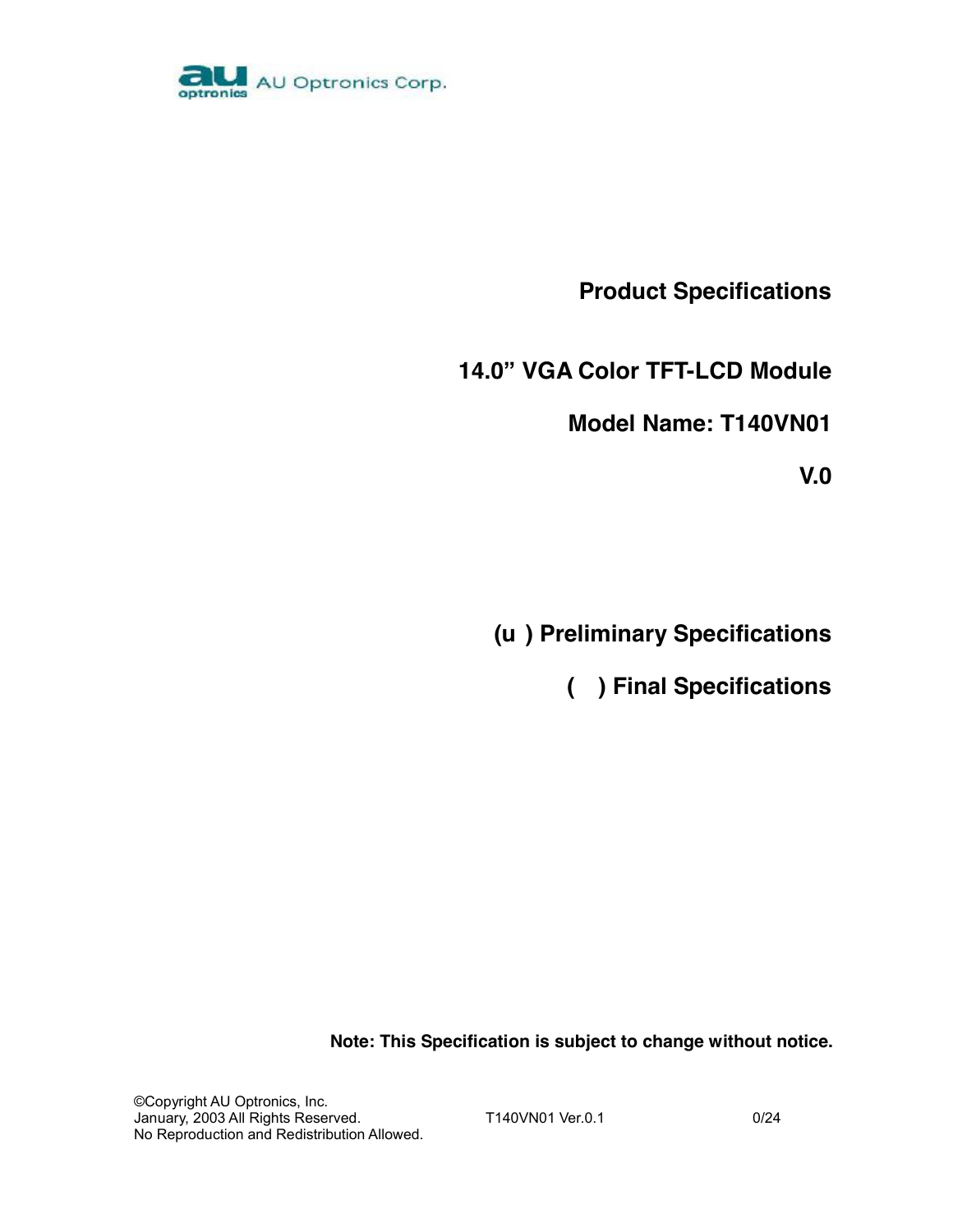

# **Contents**

| <b>No</b>                 | <b>ITEM</b>                  |
|---------------------------|------------------------------|
|                           | COVER                        |
|                           | <b>CONTENTS</b>              |
|                           | RECORD OF REVISIONS          |
| 1                         | <b>GENERAL DESCRIPTION</b>   |
| 2                         | ABSOLUTE MAXIMUM RATINGS     |
| $\ensuremath{\mathsf{3}}$ | ELECTRICAL SPECIFICATIONS    |
| $3-1$                     | ELECTRICAL CHARACTREISTICS   |
| $3 - 2$                   | <b>INTERFACE CONNECTIONS</b> |
| $3-3$                     | SIGNAL TIMING SPECIFICATIONS |
| $3-4$                     | SIGNAL TIMING WAVEFORMS      |
| $3-5$                     | COLOR INPUT DATA REFERNECE   |
| $3-6$                     | POWER SEQUENCE               |
| 4                         | OPTICAL SFECIFICATIONS       |
| 5                         | MECHANICAL CHARACTERISTICS   |
| 6                         | <b>RELIABLITY</b>            |
| 7                         | INTERNATIONAL STANDARDS      |
| $7-1$                     | SAFETY                       |
| $7-2$                     | <b>EMC</b>                   |
| 8                         | PACKAGE                      |
| 9                         | PRECAUTIONS                  |
|                           |                              |
|                           |                              |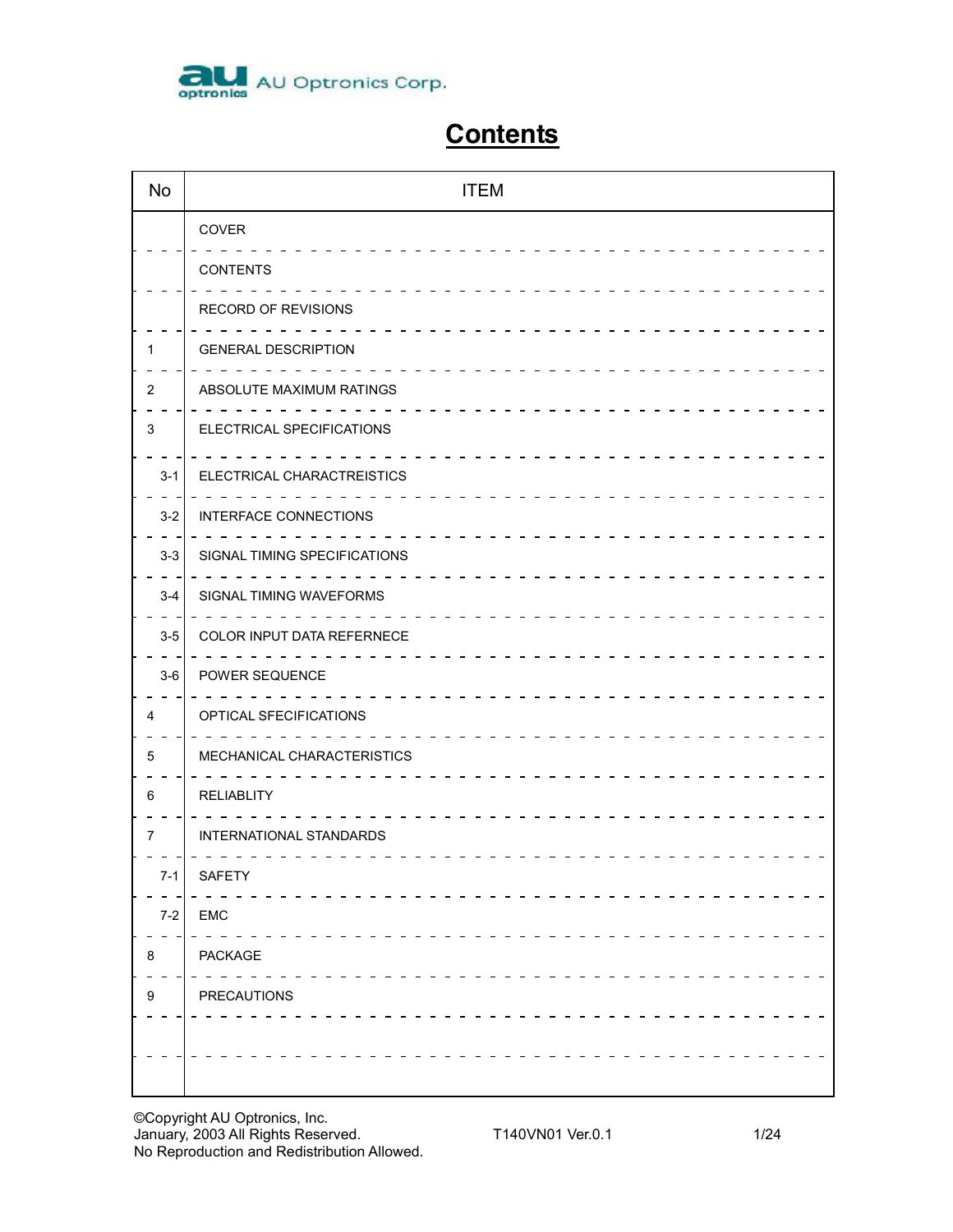

# **Record of Revision**

| <b>Version</b> | <b>Date</b> | No | <b>Description</b>                                                       | Remark     |
|----------------|-------------|----|--------------------------------------------------------------------------|------------|
| 0.1            | Sep. 16,'03 |    | First Draft (Preliminary)                                                |            |
| 0.2            | Oct 9, '03. |    | Update outline drawing                                                   | Page 18-20 |
|                |             |    | Lamp configuration update & GND connector change                         | Page 8~9   |
|                |             |    | Power Supply Input Current (change to 0.6A)                              | Page 5     |
|                |             |    | fv= 65Hz, fCLK=25Mhz                                                     | Page 6     |
|                |             |    | General Description update                                               | Page 3     |
| 0.3            | Nov 12,'03  |    | Update outline drawing (cable length and color change)                   | Page 18-20 |
|                |             |    | Power Supply Input Current (change from 0.6A to 0.55A)                   | Page 5     |
|                |             |    | Optical spec update                                                      | Page 14    |
|                |             |    | Lamp current change (change from $I_{BL} = 6.0$ mA to $I_{BL} = 5.5$ mA) | Page 15    |
|                |             |    |                                                                          |            |
|                |             |    |                                                                          |            |
|                |             |    |                                                                          |            |
|                |             |    |                                                                          |            |
|                |             |    |                                                                          |            |
|                |             |    |                                                                          |            |
|                |             |    |                                                                          |            |
|                |             |    |                                                                          |            |
|                |             |    |                                                                          |            |
|                |             |    |                                                                          |            |
|                |             |    |                                                                          |            |
|                |             |    |                                                                          |            |
|                |             |    |                                                                          |            |
|                |             |    |                                                                          |            |
|                |             |    |                                                                          |            |
|                |             |    |                                                                          |            |
|                |             |    |                                                                          |            |
|                |             |    |                                                                          |            |
|                |             |    |                                                                          |            |
|                |             |    |                                                                          |            |
|                |             |    |                                                                          |            |
|                |             |    |                                                                          |            |
|                |             |    |                                                                          |            |
|                |             |    |                                                                          |            |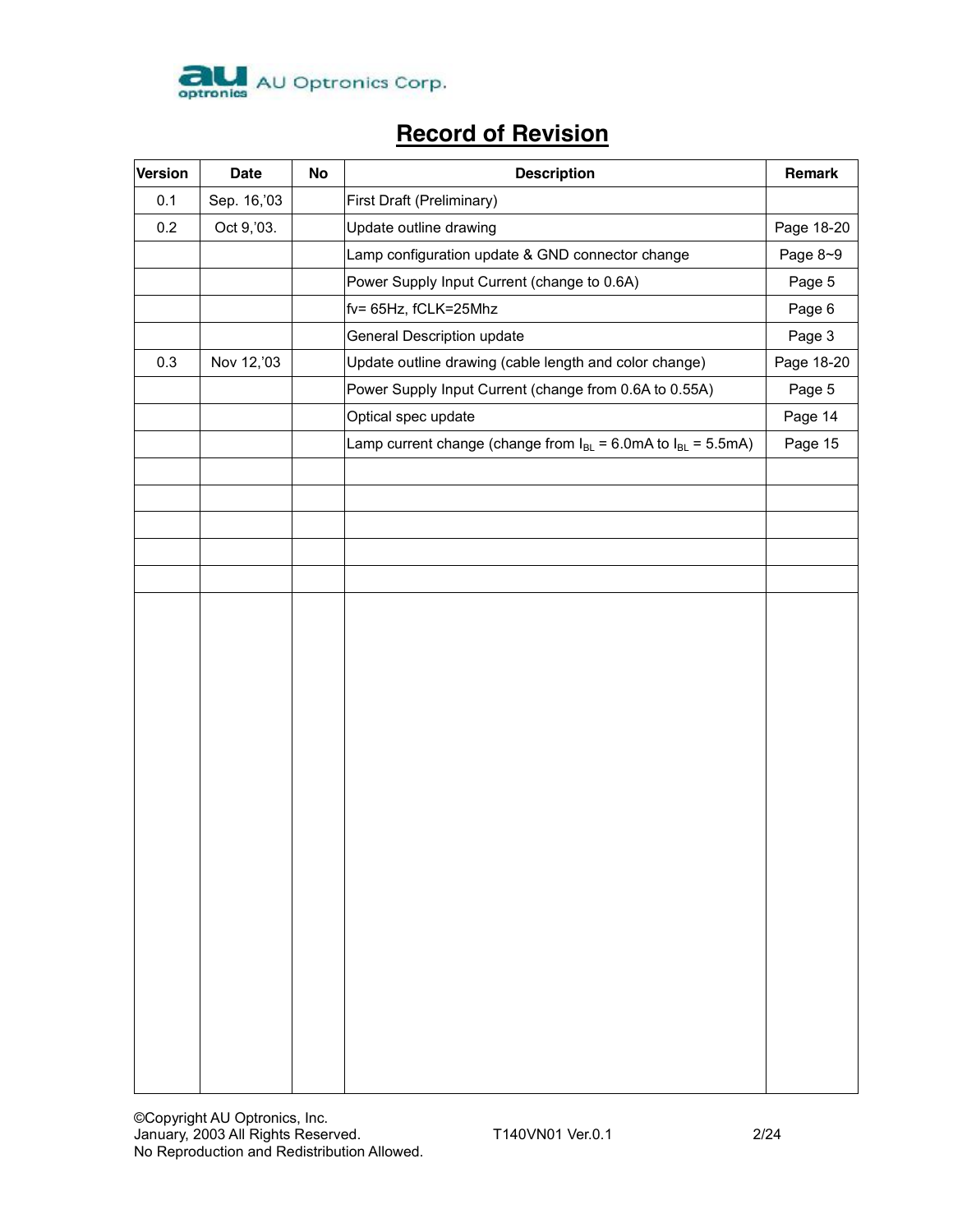

### **1. General Description**

This specification applies to the 14.0 inch Color TFT-LCD Module T140VN01. This LCD module has a TFT active matrix type liquid crystal panel 640x480 pixels. Each pixel is divided into Red, Green and Blue sub-pixels or dots which are arranged in vertical stripes. Gray scale or the brightness of the sub-pixel is 16.2M colors(6-bits + FRC) for each dot. The T140VN01 is intended to support displays where high brightness, wide viewing angle, high color saturation, and high color depth .

The following items are characteristics summary on the table under 25  $°C$  condition:

| <b>ITEMS</b>                             | Unit                                | <b>SPECIFICATIONS</b>                   |
|------------------------------------------|-------------------------------------|-----------------------------------------|
| Screen diagonal                          | [mm]                                | 354 (13.94")                            |
| Outline dimension (without inverter)     | [mm]                                | 326.8 (H) x 239.2 (V) x 18.9 (D) typ.   |
| Display Area                             | [mm]                                | 283.2 (H) x 212.4 (V)                   |
| Resolution                               |                                     | 640(R,G,B x 3) x 480                    |
| <b>Pixel Pitch</b>                       | [mm]                                | $0.4425$ (H) x $0.4425$ (W)             |
| Pixel Arrangement                        |                                     | R.G.B. Vertical Stripe                  |
| Display Mode                             |                                     | MVA mode, Normally Black                |
| Typical white Luminance.                 | $\lceil$ cd/m <sup>2</sup> $\rceil$ | 450nit (typ) @6mA (note 1)              |
| <b>Brightness uniformity</b>             |                                     | 80% typ. (note 2)                       |
| <b>Contrast Ratio</b>                    |                                     | $500:1$ typ.                            |
| <b>Support Colors</b>                    |                                     | 16.2M colors (6-bit + FRC for R,G,B)    |
| White-x, White-y                         |                                     | 0.28,0.29                               |
| <b>Color Gamut</b>                       |                                     | 72% typ., of NTSC coverage              |
| Viewing angle (CR=10)                    |                                     | 85(left), 85(right), 85(up), 85(down)   |
| Nominal Input Voltage VDD                | [Volt]                              | $+5V$                                   |
| Power Consumption (VDD line + CCFL line) | [Watt]                              | 30 (Max.) @6mA (All Black Pattern)      |
| <b>Electrical Interface</b>              |                                     | LVDS (1 ch)                             |
| Frame rate                               | [Hz]                                | 60Hz typ., 75Hz max.                    |
| Weight                                   | [Grams]                             | 1500 typ.                               |
| Mounting method                          |                                     | Front mounting                          |
| Surface treatment                        |                                     | Anti-glare (With LR), hard coating (3H) |
| <b>Temperature Range</b>                 |                                     |                                         |
| Operating                                | $[^{\circ}C]$                       | 0 to $+50$                              |
| Storage (Shipping)                       | [°C]                                | $-20$ to $+60$                          |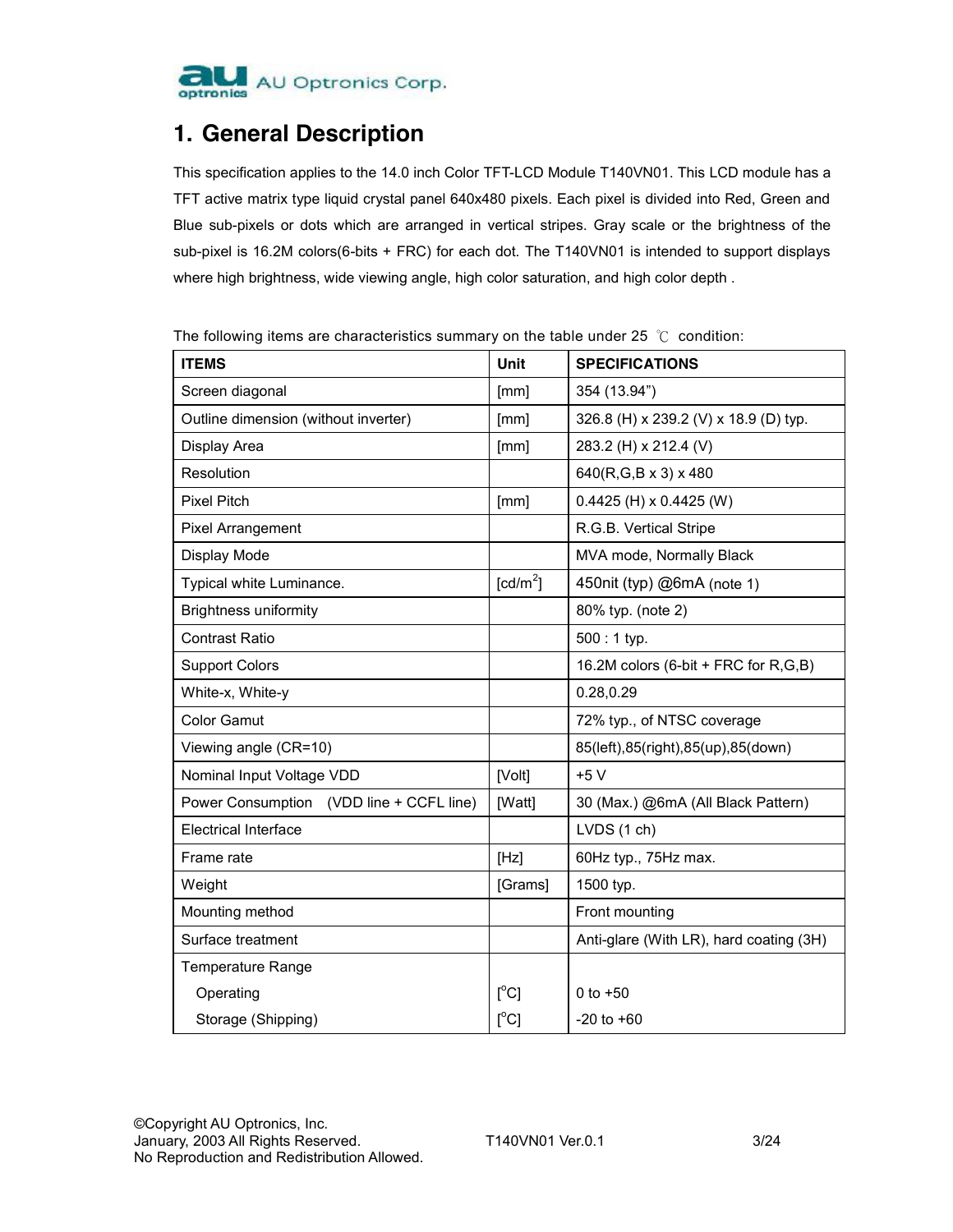

## **2. Absolute Maximum Ratings**

The following are maximum values which, if exceeded, may cause faulty operation or damage to the unit.

| Parameter                         | Symbol                     | Min.   | Max. | Unit     | <b>Note</b>             |
|-----------------------------------|----------------------------|--------|------|----------|-------------------------|
| Power Input Voltage               | Vcc                        | $-0.3$ | 5.5  | $V_{dc}$ | At $25 \pm 5^{\circ}$ C |
| <b>Operating Temperature</b>      | $\mathsf{T}_{\mathsf{OP}}$ | 00     | 50   | °C       |                         |
| Storage Temperature               | $H_{ST}$                   | $-20$  | 60   | G        |                         |
| <b>Operating Ambient Humidity</b> | $H_{OP}$                   | 10     | 90   | %RH      |                         |
| <b>Storage Humidity</b>           | $H_{\rm ST}$               | 10     | 90   | %RH      |                         |

Note: 1. Temperature and relative humidity range are shown in the figure below. Wet bulb temperature should be 39℃

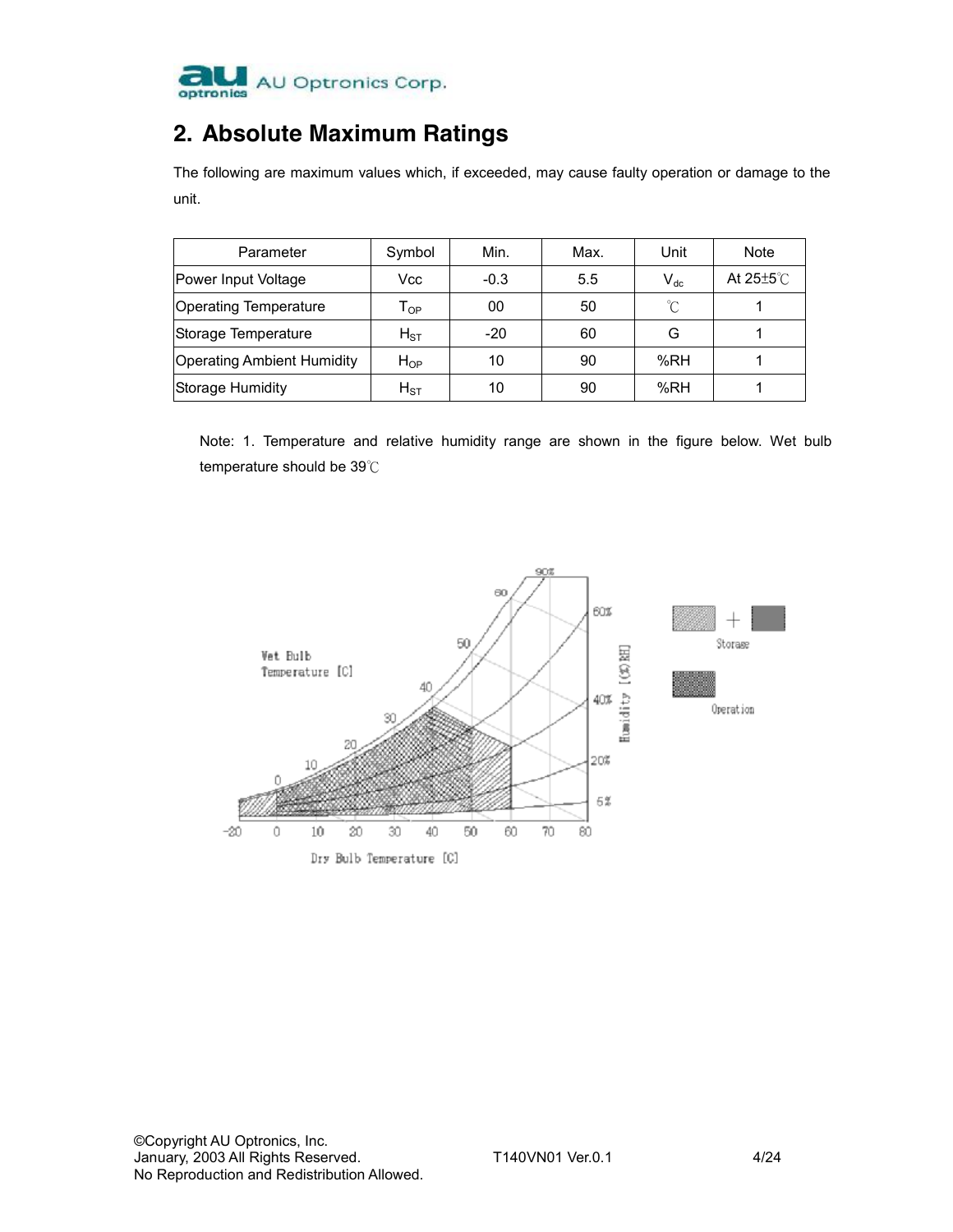

## **3. Electrical Specification**

### **3-1 Electrical Characteristics**

The T140VN01 requires two power inputs. One is employed to power the LCD electronics and to drive the TFT array and liquid crystal. The second input which powers the CCFL is typically generated by an inverter.

| <b>Parameter</b>                   | Symbol        |      | <b>Values</b> | Unit | <b>Notes</b> |   |
|------------------------------------|---------------|------|---------------|------|--------------|---|
|                                    |               | Min  | Typ           | Max  |              |   |
| LCD:                               |               |      |               |      |              |   |
| Power Supply Input Voltage         | Vcc           | 4.75 | 5.0           | 5.25 | Vdc          |   |
| Power Supply Input Current         | Icc           |      | 0.55          |      | A            |   |
| Power Consumption                  | Pc.           |      | 2.75          |      | Watt         |   |
| Inrush Current                     | <b>I</b> RUSH |      |               | TBD  | mApeak       |   |
| <b>Backlight Power Consumption</b> |               |      | 28(TBD)       |      | Watt         | 2 |
| lLife Time                         |               |      | 50,000        |      | Hours        | 3 |

The design of the inverter must have specifications for the lamp in LCD Assembly.

The performance of the Lamp in LCM, for example lifetime or brightness, is extremely influenced by the characteristics of the DC-AC Inverter. So all the parameters of an inverter should be carefully designed so as not to produce too much leakage current from high-voltage output of the inverter. When you design or order the inverter, please make sure unwanted lighting caused by the mismatch of the lamp and the inverter (no lighting, flicker, etc) never occurs. When you confirm it, the LCD Assembly should be operated in the same condition as installed in your instrument.

Do not attach a conducting tape to lamp connecting wire. If the lamp wire attach to conducting tape, TFT-LCD Module have a low luminance and the inverter has abnormal action because leakage current occurs between lamp wire and conducting tape.

The relative humidity must not exceed 80% non-condensing at temperatures of 40℃ or less. At temperatures greater than 40℃, the wet bulb temperature must not exceed 39℃. When operate at low temperatures, the brightness of CCFL will drop and the lifetime of CCFL will be reduced.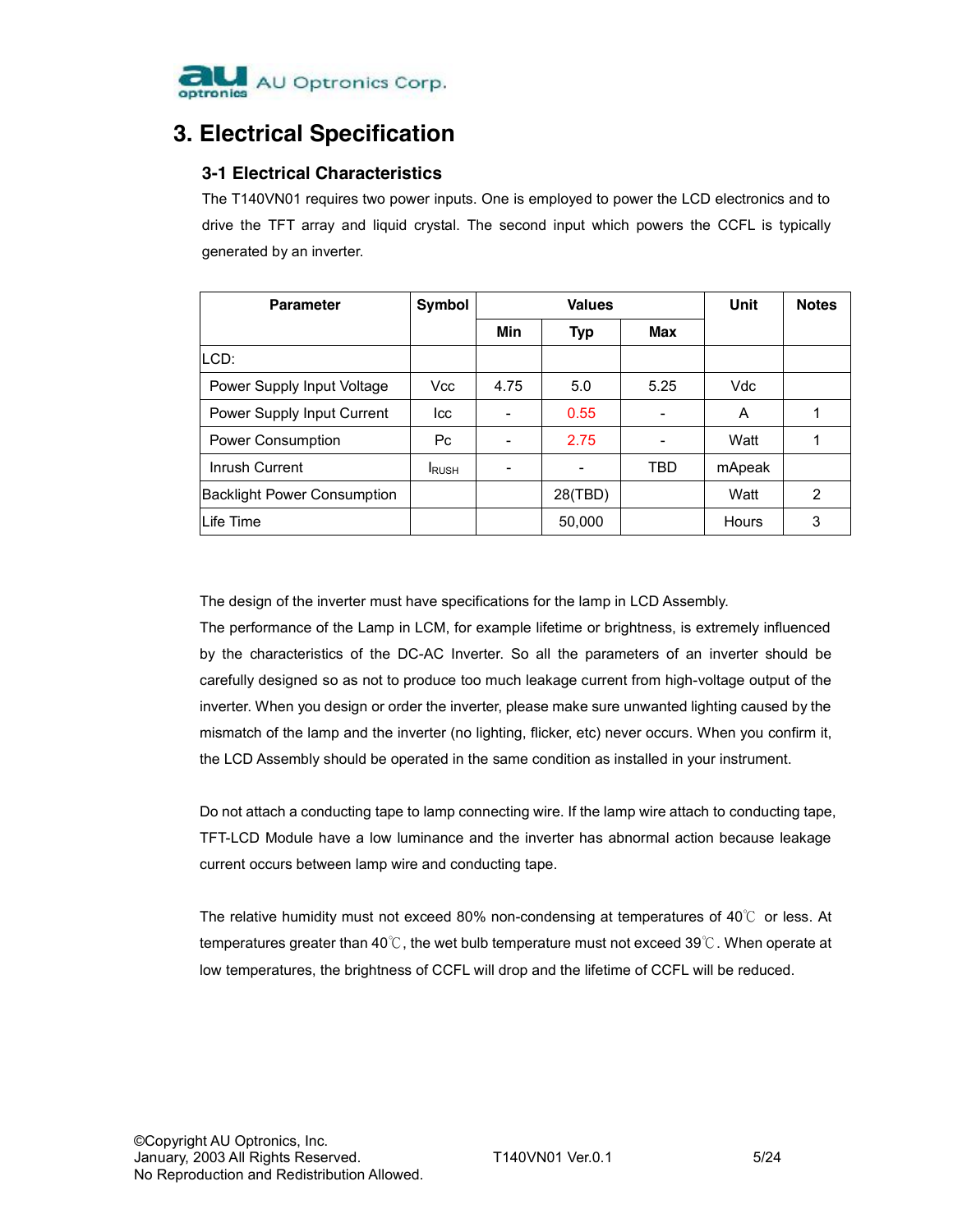

Note1 : The specified current and power consumption are under the Vcc=5.0V, 25℃, fv= 65Hz, fCLK=25Mhz condition whereas mosaic pattern (8x6) is displayed and fv is the frame frequency.







Apply the lamp voltage within the LCD operating range. When the backlight turns on before the LCD operation or the LCD turns off before the backlight turns off, the display may momentarily become abnormal.

**Caution :** The above on/off sequence should be applied to avoid abnormal function in the display. In case of handling, make sure to turn off the power when you plug the cable into the input connector or pull the cable out of the connector.

- Note2 : The lamp power consumption shown above does include loss of external inverter at 25℃. The used lamp current is the lamp typical current
- Note3 : The life is determined as the time at which luminance of the lamp is 50% compared to that of initial value at the typical lamp current on condition of continuous operating at 25±2℃

The output of the inverter must have symmetrical (negative and positive) voltage waveform and symmetrical current waveform (Asymmetry ratio is less than 10%). Please do not use the inverter which has asymmetrical voltage and asymmetrical current and spike wave. Requirements for a system inverter design which is intended to have a better display performance, a better power efficiency and a more reliable lamp. It shall help increase the lamp lifetime and reduce its leakage current.

a. The asymmetry rate of the inverter current and voltage waveform should be 10% below;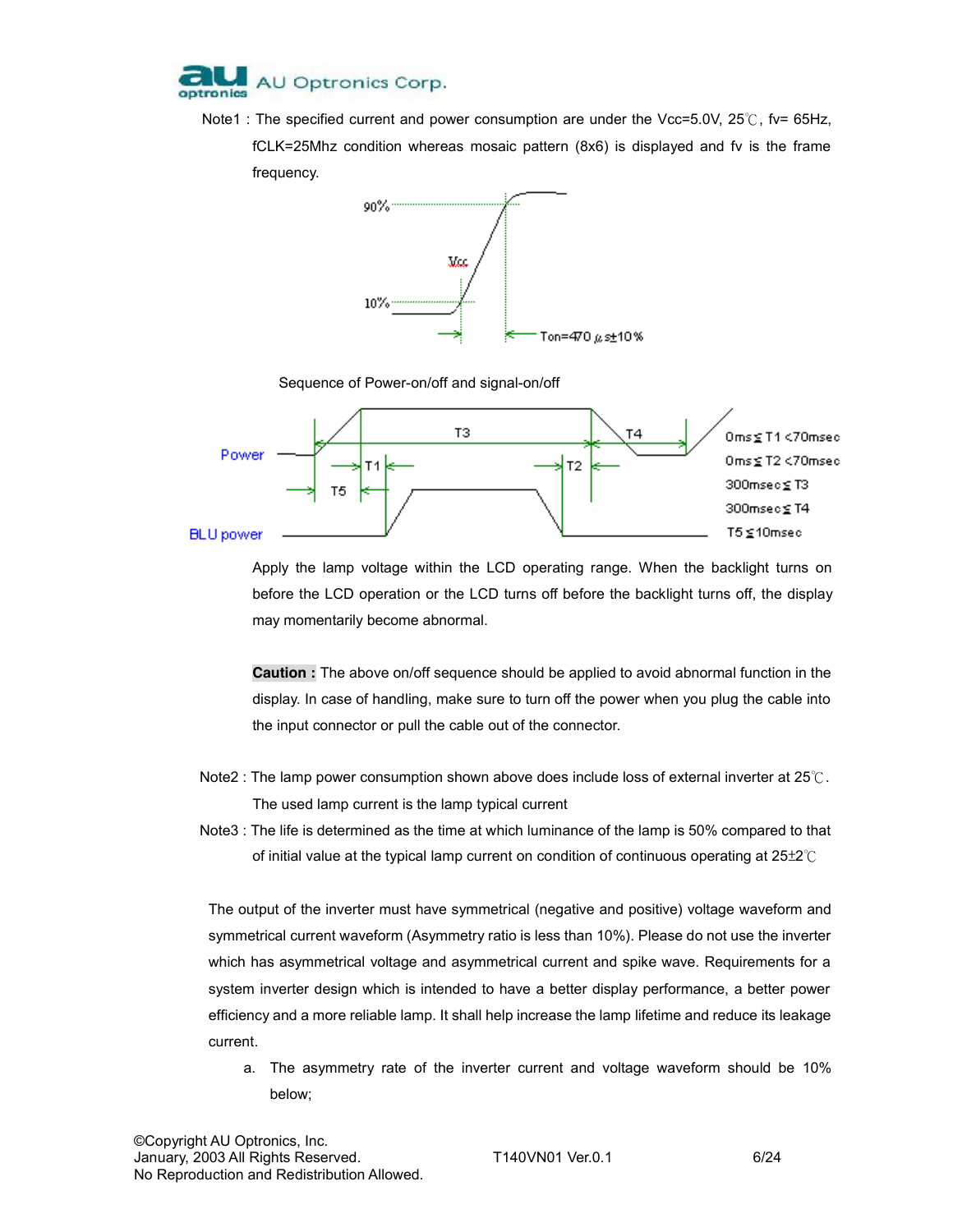

- b. The distortion rate of the current and voltage waveform should be within  $\sqrt{2}$ ±10%;
- c. The ideal sine current and voltage waveform shall be symmetric in positive and negative polarities.

#### **3-2 Interface Connections**

- LCD Connector (J1) : DF14-20P-1.25H (HRS) or equivalent
- Mating Connector : DF14-20S-1.25C (HRS) or equivalent
- LVDS Transmitter : DS90C385 (N.S.) or THC63LVDM83A (THINE) or equivalent

| Pin No.        | <b>Symbol</b> | <b>Function</b>                | <b>Polarity</b> | Output Pin # |
|----------------|---------------|--------------------------------|-----------------|--------------|
| 1              | Vcc           | Power Supply +5.0V             |                 |              |
| 2              | Vcc           | Power Supply +5.0V             |                 |              |
| 3              | <b>GND</b>    | Power Ground                   |                 |              |
| 4              | <b>GND</b>    | Power Ground                   |                 |              |
| 5              | RX0-          | LVDS Receiver Signal (-)       | Negative        |              |
| 6              | $RX0+$        | LVDS Receiver Signal (+)       | Positive        |              |
| $\overline{7}$ | <b>GND</b>    | Ground                         |                 |              |
| 8              | <b>RX1-</b>   | LVDS Receiver Signal (-)       | Negative        |              |
| 9              | $RX1+$        | LVDS Receiver Signal (+)       | Positive        |              |
| 10             | <b>GND</b>    | Ground                         |                 |              |
| 11             | <b>RX2-</b>   | LVDS Receiver Signal (-)       | Negative        |              |
| 12             | $RX2+$        | LVDS Receiver Signal (+)       | Positive        |              |
| 13             | <b>GND</b>    | Ground                         |                 |              |
| 14             | RXCLK-        | LVDS Receiver Clock Signal (-) | Negative        |              |
| 15             | RXCLK+        | LVDS Receiver Clock Signal (+) | Positive        |              |
| 16             | <b>GND</b>    | Ground                         |                 |              |
| 17             | $RX3-$        | LVDS Receiver Signal (-)       | Negative        |              |
| 18             | $RX3+$        | LVDS Receiver Signal (+)       | Positive        |              |
| 19             | <b>GND</b>    | Ground                         |                 |              |
| 20             | <b>NC</b>     | Reserved                       |                 |              |

Note : All GND (ground) pins should be connected together and also be connected to the LCD's metal frame. All Vcc (power input) pins should be connected together.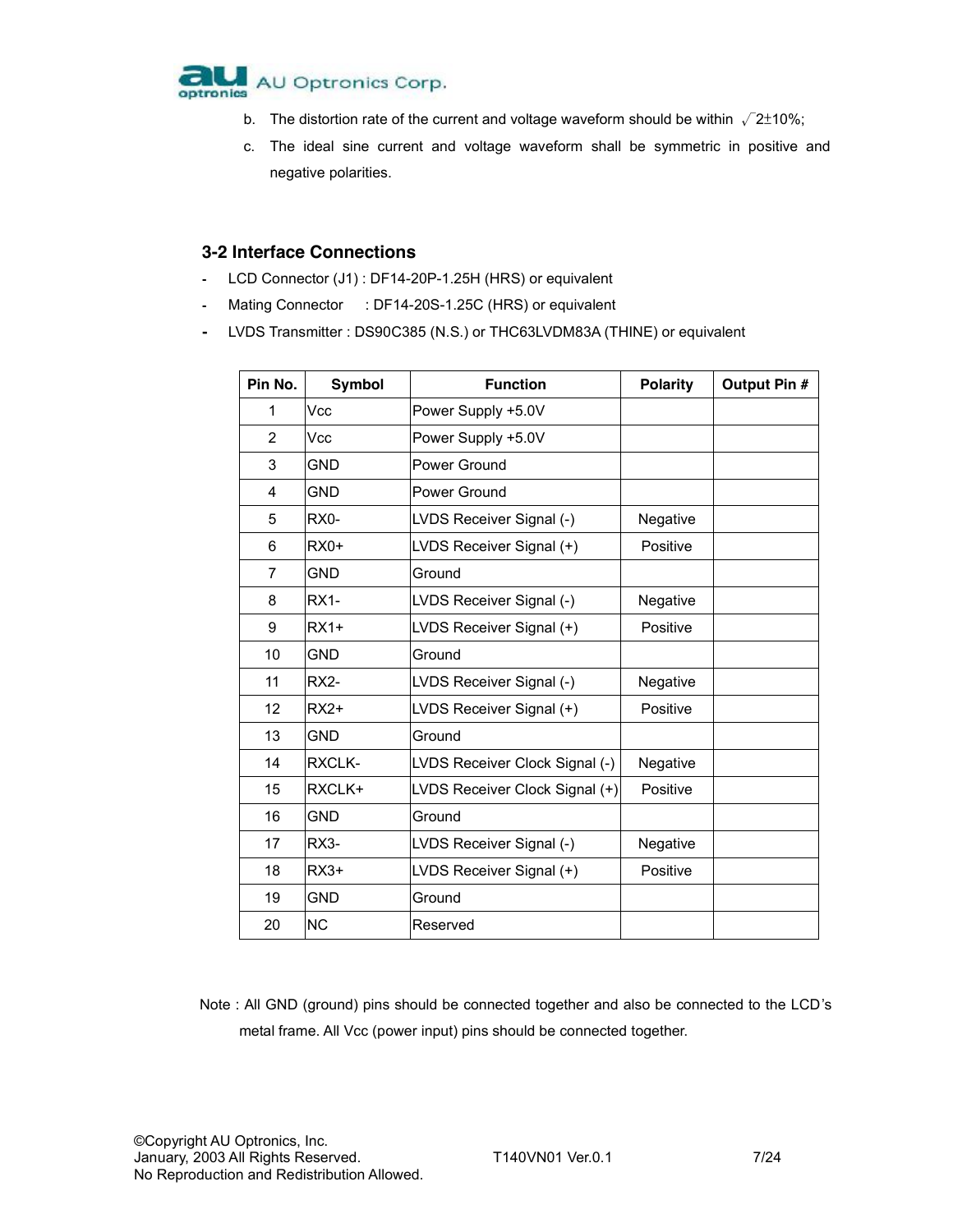



### **3-4 Backlight Connector Pin Configuration**

**Lamp Connect Configuration**



No Reproduction and Redistribution Allowed.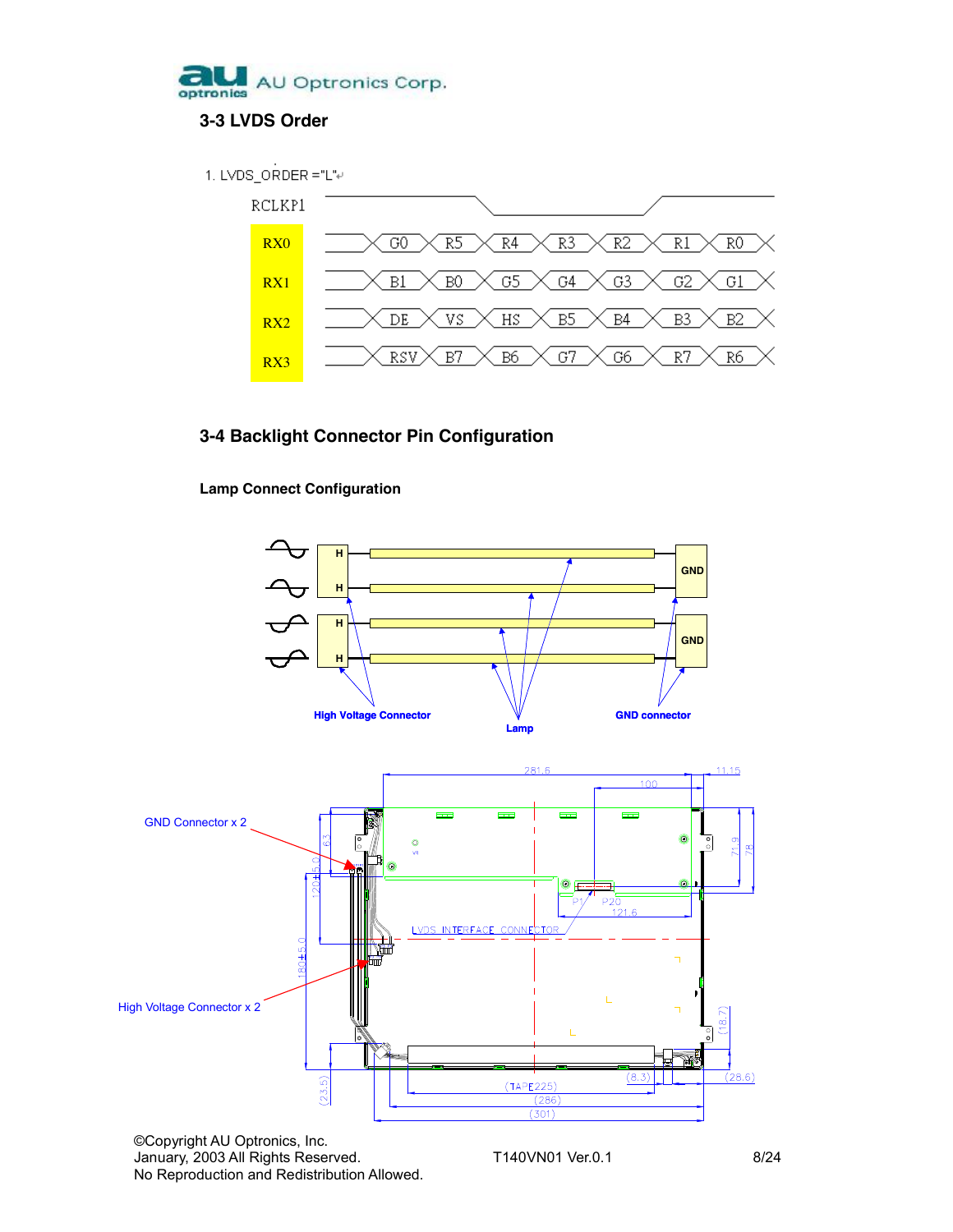

#### **Interface Connector**

- High Voltage cable Connector: BHR-03VS-1 (JST) or equivalent
- High Voltage mating Connector: SM02(8.0)B-BHS-1-TB (JST) or equivalent
- GND cable Connector: ZHR-2 (JST) or equivalent
- GND mating Connector: S 2B-ZR-SM3A-TF (JST) or equivalent

#### **Electrical Specification**

The backlight system is an edge-lighting type with a CCFL (Cold Cathode Fluorescent Lamp). The characteristics of a single lamp are shown in the following tables.

| <b>Parameter</b>      | <b>Symbol</b>           | Min.  | Typ.        | Max.            | Unit            | <b>Remark</b> |
|-----------------------|-------------------------|-------|-------------|-----------------|-----------------|---------------|
| Lamp voltage          | VL                      | 846   | 940         | 1034            | Vrms            | Note 1        |
| Lamp current          |                         | 4     | 6.0         |                 | mArms           | Note 1        |
| Power consumption     | $\mathsf{P}_\mathsf{L}$ | ۰     | -           |                 | W               | Note 2        |
|                       |                         |       | 1560(T=0℃)  | 1950(T=0 $°C$ ) |                 |               |
| Lamp starting voltage | $\mathsf{V}_\mathsf{S}$ | ٠     | 1200(T=25℃) | 1500(T=25℃)     | Vrms            | Note 3        |
| Frequency             | F.                      | 40    |             | 60              | KH <sub>z</sub> | Note 4        |
| Lamp life time        |                         | 50000 |             |                 | Hr              | Note 1, 5     |

Note 1: T= 25℃

Note 2: Inverter should be designed with the characteristic of lamp. When you are designing the inverter, the output voltage of the inverter should comply with the following conditions.

- (1). The area under the positive and negative cycles of the waveform of the lamp current and lamp voltage should be area symmetric (the symmetric ratio should be larger than 90%).
- (2). There should not be any spikes in the waveform.
- (3). The waveform should be sine wave as possible.
- (4). Lamp current should not exceed the maximum value within the operating temperature (It is prohibited to over the maximum lamp current even if operated in the non-guaranteed temperature). When lamp current over the maximum value for a long time, it may cause fire. Therefore, it is recommend that the inverter should have the current limited circuit.
- Note 3: The inverter open voltage should be designed larger than the lamp starting voltage at  $T = 0^{\circ}$ C, otherwise backlight may be blinking for a moment after turning on or not be able to turn on. The open voltage should be measured after ballast capacitor. If an inverter has shutdown function it should keep its open voltage for longer than 1 second even if lamp connector is open.
- Note 4: Lamp frequency may produce interference with horizontal synchronous frequency and this may cause line flow on the display. Therefore lamp frequency shall be detached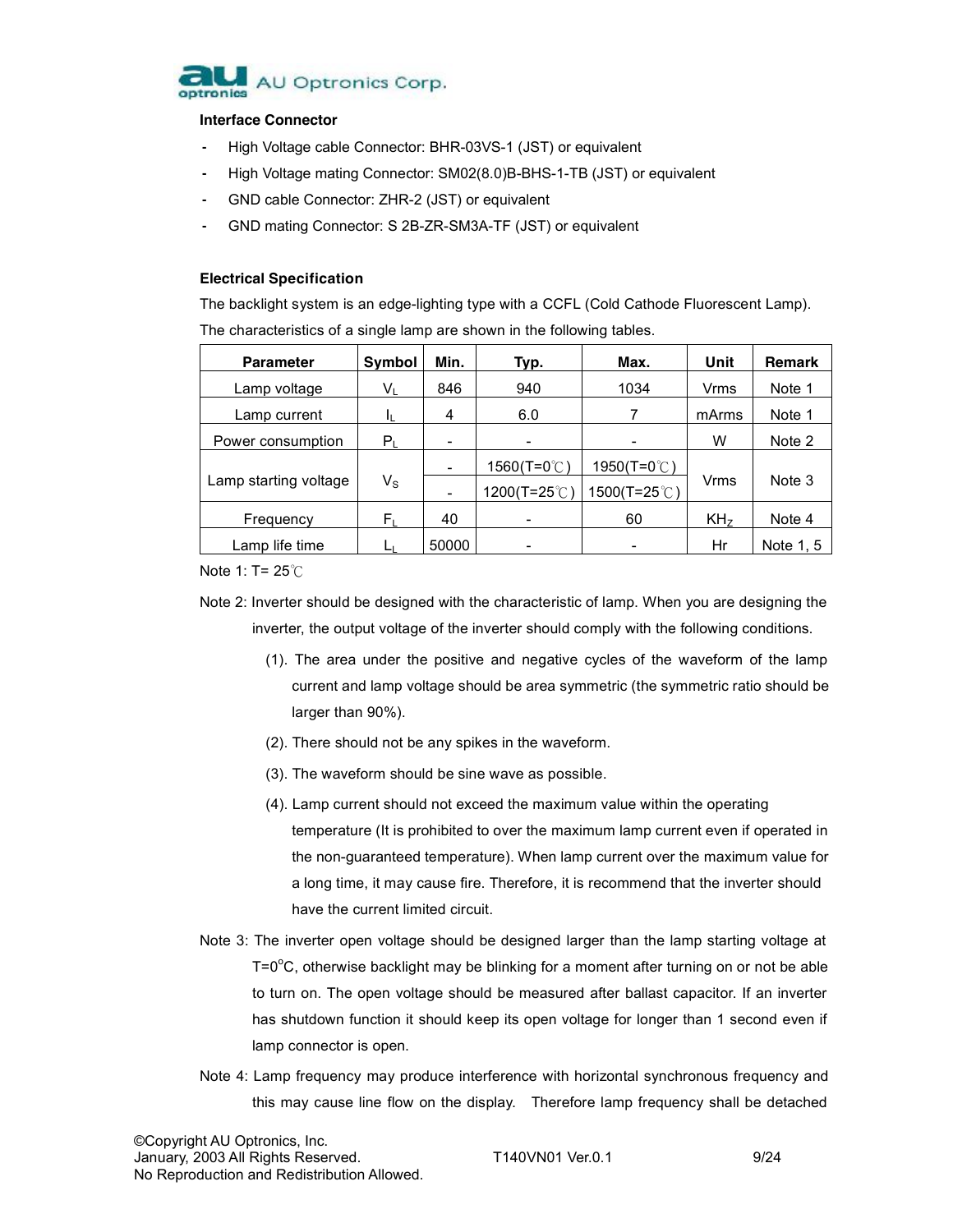

from the horizontal synchronous frequency and its harmonics as far as possible in order to avoid interference.

Note 5: Brightness ( $I_L$ = 6mA) to be decrease to the 50% of the initial value.

### **3-5 Input Timing Specifications**

This is the signal timing required at the input of the User connector. All of the interface signal timing should be satisfied with the following specifications for it's proper operation.

Timing Table

#### DE mode

| Signal                    | Item      | Symbol    | Min | Typ  | Max  | Unit |
|---------------------------|-----------|-----------|-----|------|------|------|
| Clock frequency           | $1/T$ clk | $1/T$ clk |     | 25.2 |      | Mhz  |
| <b>Vertical Section</b>   | Period    | Tv        | 484 | 525  | 1024 | Th   |
|                           | Active    | Tdisp(v)  | 480 | 480  | 480  | Th   |
| <b>Horizontal Section</b> | Period    | Th        | 680 | 800  | 2048 | Tclk |
|                           | Active    | Tdisp(h)  | 640 | 640  | 640  | Tclk |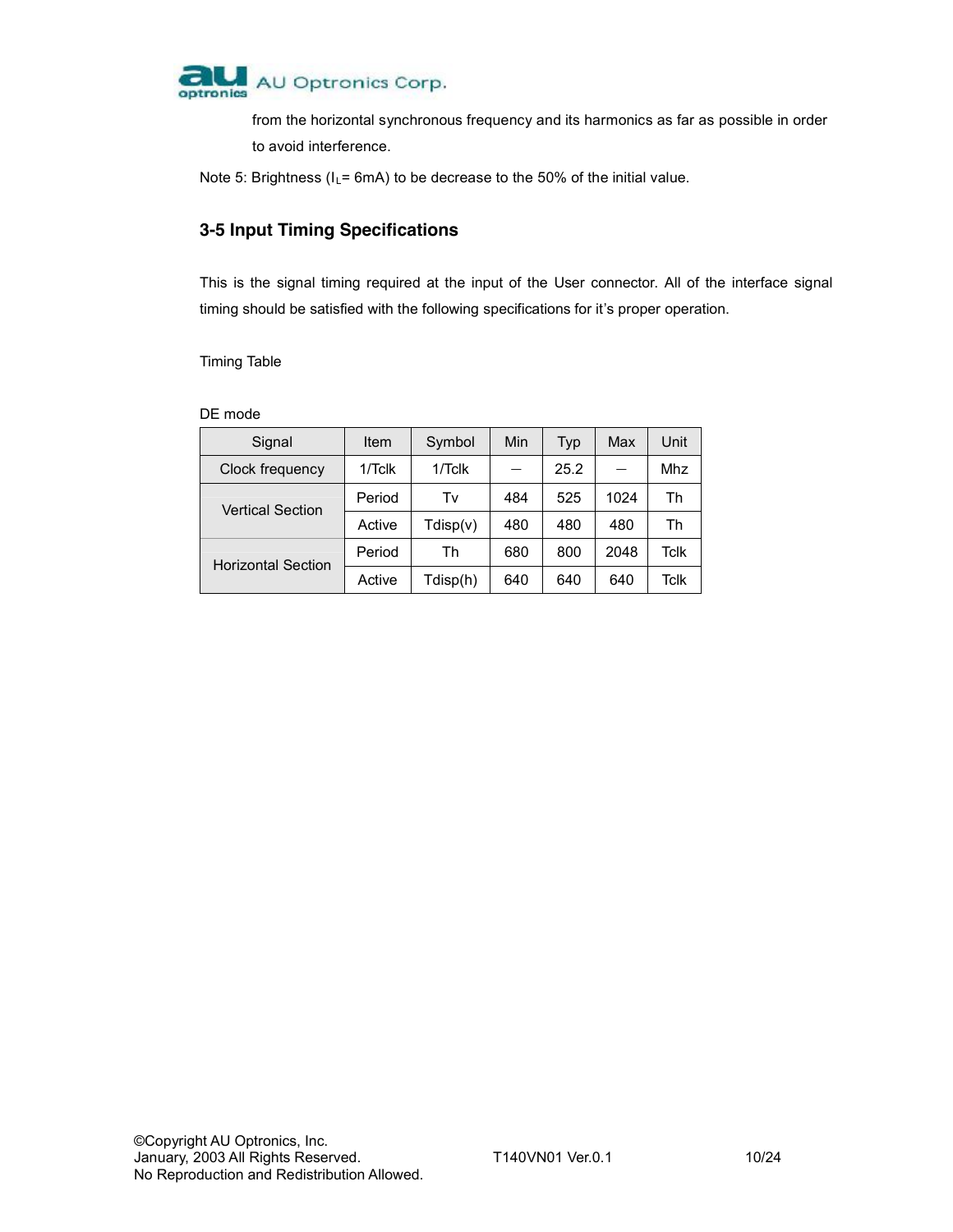

**3-6 Signal Timing Waveforms**

**TBD**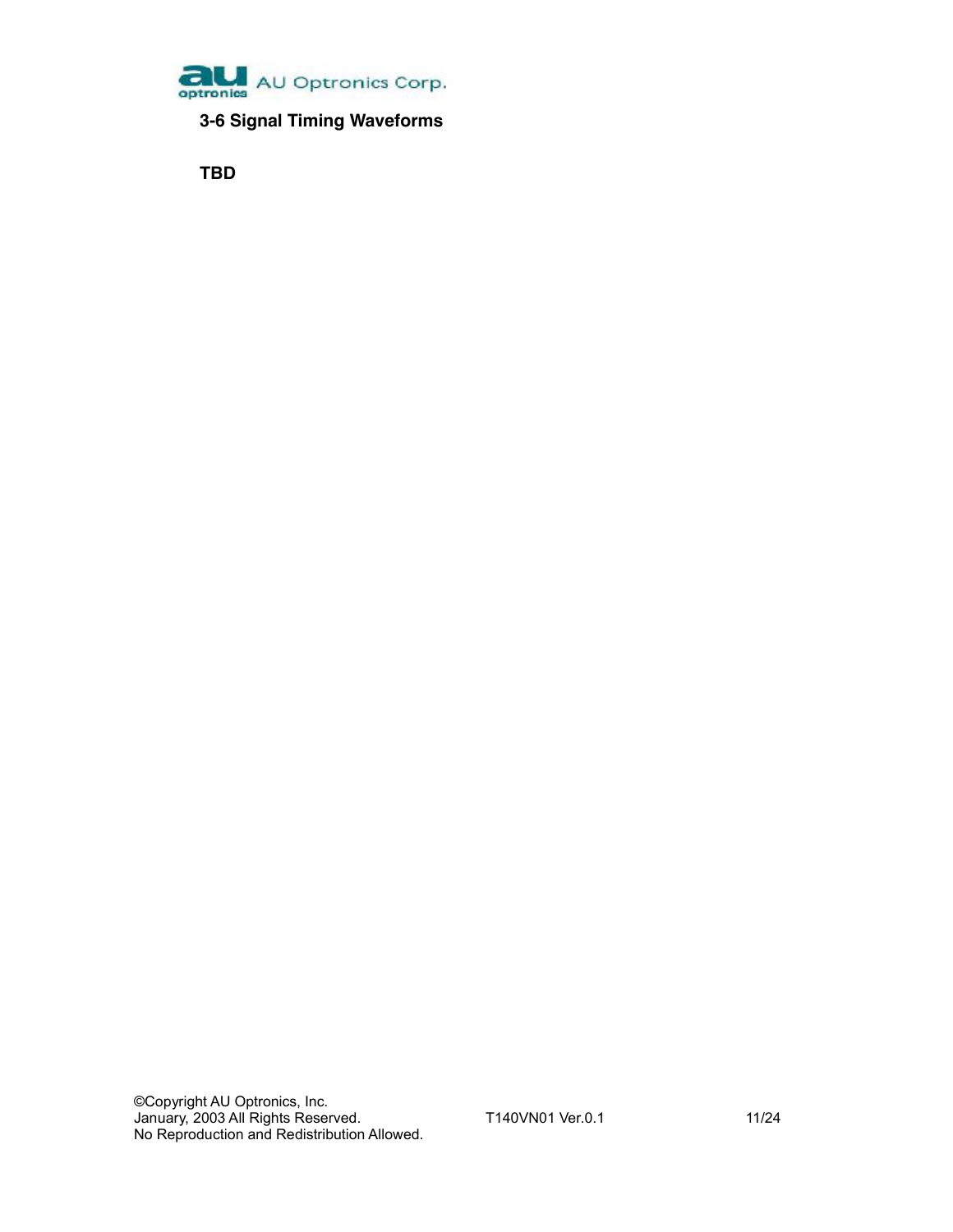

### **3-7 Color Input Data Reference**

The brightness of each primary color (red, green and blue) is based on the 8 bit gray scale data input for the color; the higher the binary input, the brighter the color. The table below provides a reference for color versus data input.

|              |                   | Input Color Data |             |             |                      |              |                |                   |                         |                |                     |                |             |             |             |             |             |                |                |                |             |                |                |             |                |
|--------------|-------------------|------------------|-------------|-------------|----------------------|--------------|----------------|-------------------|-------------------------|----------------|---------------------|----------------|-------------|-------------|-------------|-------------|-------------|----------------|----------------|----------------|-------------|----------------|----------------|-------------|----------------|
| Color        |                   | <b>RED</b>       |             |             |                      |              |                | <b>GREEN</b>      |                         |                |                     |                | <b>BLUE</b> |             |             |             |             |                |                |                |             |                |                |             |                |
|              |                   |                  | <b>MSB</b>  |             |                      |              |                |                   | <b>MSB</b>              |                |                     |                |             | <b>MSB</b>  |             |             |             |                |                |                |             |                |                |             |                |
|              |                   |                  |             |             |                      |              |                |                   |                         | <b>LSB</b>     |                     |                |             |             |             |             |             | <b>LSB</b>     |                |                |             |                |                |             |                |
|              |                   |                  |             |             | R7 R6 R5 R4 R3 R2 R1 |              |                |                   | R0 G7 G6 G5 G4 G3 G2 G1 |                |                     |                |             |             |             |             | G0 B7 B6 B5 |                |                |                | <b>B4</b>   | B <sub>3</sub> | <b>B2</b> B1   |             | B <sub>0</sub> |
|              | <b>Black</b>      | 0                | 0           | $\mathbf 0$ | 0                    | $\mathbf 0$  | 0              | 0                 | $\mathbf 0$             | $\mathbf 0$    | $\mathbf 0$         | $\mathbf 0$    | $\mathbf 0$ | $\mathbf 0$ | 0           | $\mathbf 0$ | 0           | 0              | 0              | $\mathbf 0$    | $\mathbf 0$ | $\mathbf 0$    | 0              | 0           | 0              |
|              | Red(255)          | 1                | 1           | 1           | 1                    | 1            | 1              | $\mathbf 1$       | 1                       | 0              | $\pmb{0}$           | $\pmb{0}$      | $\pmb{0}$   | 0           | $\mathbf 0$ | 0           | 0           | 0              | $\mathbf 0$    | $\mathbf 0$    | 0           | 0              | $\pmb{0}$<br>ţ | 0           | 0              |
|              | Green(255)        | 0                | 0           | 0           | 0                    | 0            | 0              | 0                 | 0                       | 1              | 1                   | 1              | 1           | 1           | 1           | 1           | 1           | 0              | 0              | 0              | 0           | 0              | 0              | 0           | 0              |
| Basic        | <b>Blue(255)</b>  | 0                | 0           | 0           | 0                    | 0            | 0              | 0                 | 0                       | 0              | 0                   | 0              | 0           | 0           | 0           | 0           | 0           | 1              | 1              | 1              | 1           | 1              | 1              | 1           | 1              |
| Color        | Cyan              | $\mathbf 0$      | 0           | 0           | 0                    | 0            | 0              | 0                 | 0                       | 1              | 1                   | 1              | 1           | 1           | 1           | 1           | 1           | 1              | 1              | 1              | 1           | 1              | 1              | 1           | 1              |
|              | Magenta           | $\mathbf{1}$     |             | 1           |                      | 1            | 1              | 1                 | 1                       | 0              | 0                   | $\pmb{0}$      | 0           | 0           | 0           | 0           | 0           | 1              | 1              | 1              | 1           | 1              | 1              | 1           | 1              |
|              | Yellow            | 1                | 1           |             |                      |              | 1              | 1                 | 1                       | 1              | 1                   | 1              | 1           | 1           | 1           | 1           | 1           | 0              | 0              | 0              | 0           | 0              | 0              | 0           | 0              |
|              | White             | $\mathbf{1}$     |             | 1           |                      | 1            | 1              | 1                 | $\mathbf{1}$            | $1 \mid$       | 1                   | $\mathbf{1}$   | $\mathbf 1$ | 1           | 1           | 1           | 1           | $\mathbf{1}$   | $\mathbf{1}$   | $\mathbf{1}$   | $\mathbf 1$ | $\mathbf{1}$   | 1              | 1           | 1              |
|              | RED(000)          | 0                | 0           | 0           | 0                    | 0            | 0              | 0                 | $\mathbf 0$             | $\mathbf 0$    | 0                   | 0              | 0           | 0           | 0           | 0           | 0           | $\mathbf 0$    | 0              | 0              | 0           | 0              | $\mathbf 0$    | $\mathbf 0$ | 0              |
|              | RED(001)          | 0                | 0           | 0           | 0                    | $\pmb{0}$    | $\mathbf 0$    | $\mathbf 0$       | 1                       | 0              | $\mathbf 0$         | $\pmb{0}$      | $\mathbf 0$ | $\pmb{0}$   | $\pmb{0}$   | 0           | 0           | 0              | 0              | 0              | $\mathbf 0$ | 0              | 0              | 0           | 0              |
| <b>RED</b>   |                   |                  |             |             |                      |              |                |                   |                         |                |                     |                |             |             |             |             |             |                |                |                |             |                |                |             |                |
|              | RED(254)          | $\mathbf{1}$     | 1           | 1           | 1                    | $\mathbf{1}$ | 1              | $\mathbf{1}$      | $\mathbf 0$             | 0              | $\mathbf 0$         | $\mathbf 0$    | $\mathbf 0$ | $\mathbf 0$ | 0           | 0           | $\mathbf 0$ | $\mathbf 0$    | $\mathbf 0$    | 0              | 0           | 0              | $\mathbf 0$    | 0           | 0              |
|              | RED(255)          | $\mathbf 1$      | 1           | 1           | 1                    | 1            | $\mathbf{1}$   | $\mathbf{1}$<br>ŧ | 1                       | 0              | $\mathbf 0$         | $\pmb{0}$      | 0           | $\pmb{0}$   | $\mathbf 0$ | 0           | $\mathbf 0$ | 0              | $\pmb{0}$      | $\pmb{0}$      | 0           | 0              | $\pmb{0}$      | $\mathbf 0$ | 0              |
|              | GREEN(000)        | $\pmb{0}$        | $\mathbf 0$ | 0           | 0                    | $\pmb{0}$    | 0              | $\mathbf 0$       | 0                       | $\mathbf 0$    | $\mathsf{O}\xspace$ | $\mathbf 0$    | 0           | $\pmb{0}$   | $\pmb{0}$   | $\mathbf 0$ | 0           | 0              | $\mathbf 0$    | $\mathbf 0$    | 0           | $\mathbf 0$    | 0              | $\mathbf 0$ | 0              |
|              | GREEN(001)        | $\pmb{0}$        | 0           | 0           | 0                    | 0            | 0              | 0                 | 0                       | 0              | 0                   | 0              | 0           | 0           | $\mathbf 0$ | 0           | 1           | 0              | 0              | 0              | 0           | 0              | 0              | $\mathbf 0$ | 0              |
| <b>GREEN</b> | $---$             |                  |             |             |                      |              |                |                   |                         |                |                     |                |             |             |             |             |             |                |                |                |             |                |                |             |                |
|              | <b>GREEN(254)</b> | $\pmb{0}$        | $\pmb{0}$   | $\pmb{0}$   | $\pmb{0}$            | $\pmb{0}$    | $\pmb{0}$      | $\pmb{0}$         | $\pmb{0}$               | $\mathbf{1}$   | $\mathbf 1$         | $\mathbf{1}$   | 1           | 1           | 1           | 1           | $\pmb{0}$   | 0              | $\pmb{0}$      | $\pmb{0}$      | $\mathbf 0$ | 0              | $\pmb{0}$      | $\pmb{0}$   | 0              |
|              | <b>GREEN(255)</b> | $\mathsf 0$      | 0           | 0           | 0                    | 0            | 0              | 0                 | 0                       | $\mathbf{1}$   | 1                   | 1              | 1           | 1           | 1           | 1           | 1           | $\mathbf 0$    | 0              | 0              | 0           | 0              | 0              | 0           | 0              |
|              | <b>BLUE(000)</b>  | $\pmb{0}$        | $\mathbf 0$ | $\mathbf 0$ | 0<br>÷               | $\pmb{0}$    | $\pmb{0}$<br>÷ | $\pmb{0}$         | $\mathbf 0$<br>÷        | 0 <sup>1</sup> | $\pmb{0}$<br>÷      | 0 <sup>1</sup> | 0           | $\pmb{0}$   | $\pmb{0}$   | $\mathsf 0$ | 0           | 0 <sub>1</sub> | $\pmb{0}$<br>÷ | 0 <sup>1</sup> | $\pmb{0}$   | 0<br>÷         | $\pmb{0}$      | 0           | $\Omega$       |
|              | <b>BLUE(001)</b>  | $\mathsf 0$      | 0           | 0           | 0                    | 0            | 0              | $\pmb{0}$         | $\pmb{0}$               | 0              | 0                   | $\pmb{0}$      | 0           | 0           | 0           | 0           | $\pmb{0}$   | 0              | $\pmb{0}$      | 0              | 0           | 0              | 0              | 0           | 1              |
| <b>BLUE</b>  |                   |                  |             |             |                      |              |                |                   |                         |                |                     |                |             |             |             |             |             |                |                |                |             |                |                |             |                |
|              | <b>BLUE(254)</b>  | 0                | 0           | 0           | 0                    | 0            | 0              | 0                 | 0                       | 0              | 0                   | 0              | 0           | 0           | 0           | 0           | 0           | 1              | 1              | 1              | 1           | 1              | 1              | 1           | 0              |
|              | <b>BLUE(255)</b>  | $\mathbf 0$      | 0           | 0           | $\Omega$             | 0            | 0              | 0                 | 0                       | 0              | 0                   | $\Omega$       | 0           | 0           | $\Omega$    | 0           | 0           | 1              | 1              | 1              | 1           | 1              | 1              | 1           | 1              |

#### **COLOR DATA REFERENCE**

©Copyright AU Optronics, Inc. January, 2003 All Rights Reserved. T140VN01 Ver.0.1 12/24

No Reproduction and Redistribution Allowed.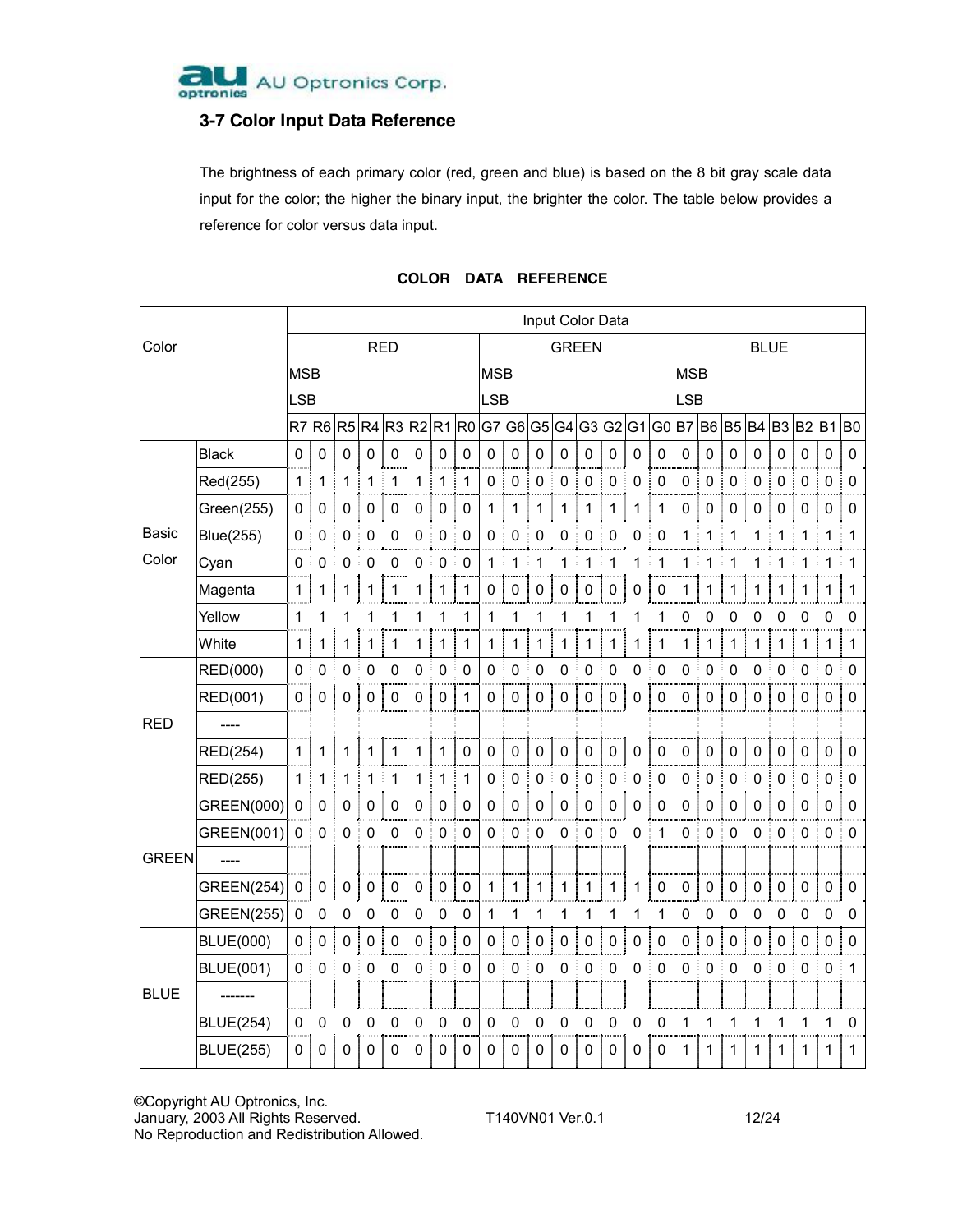

### **3-8 Power Sequence**

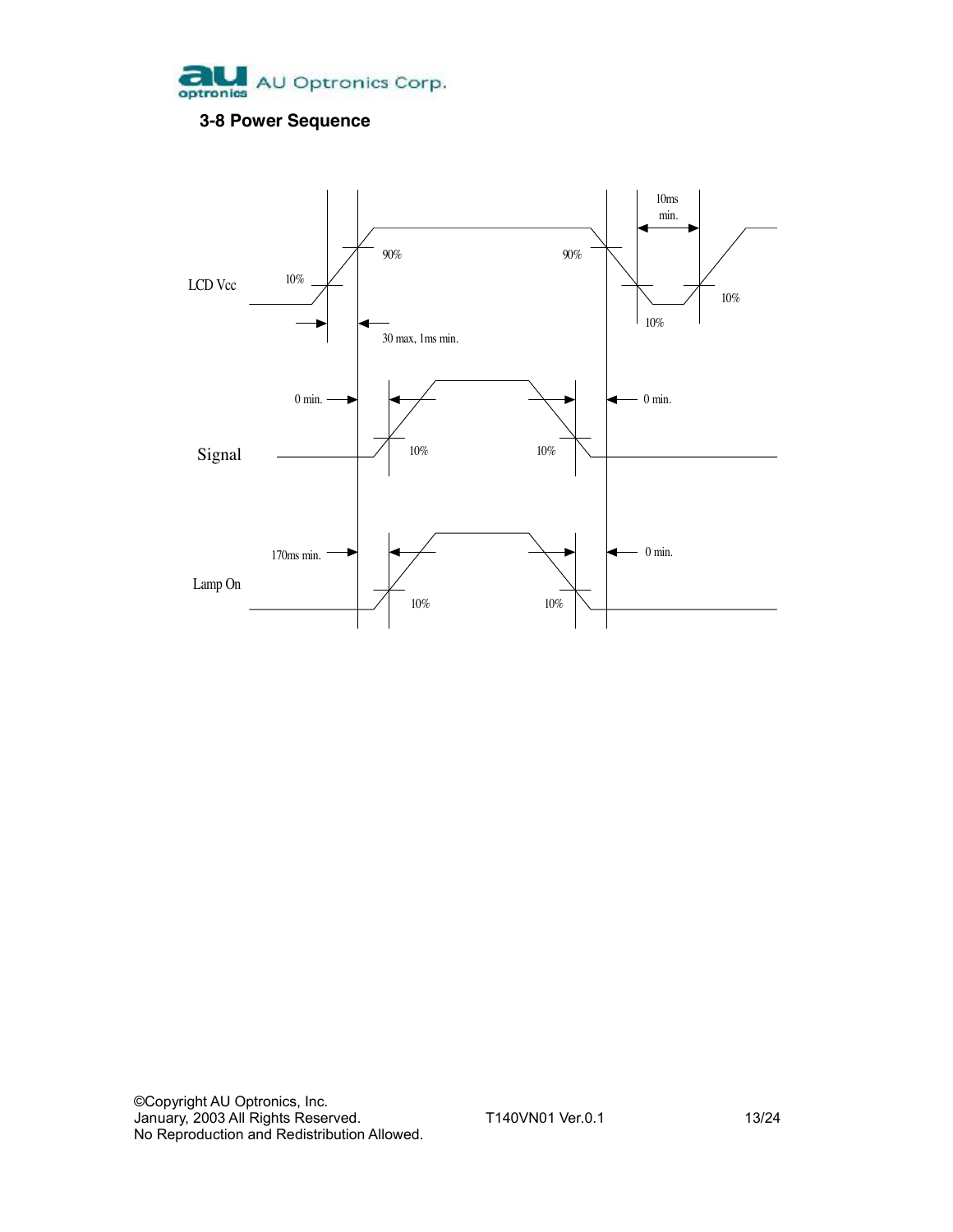

## **4. Optical Specification**

Optical characteristics are determined after the unit has been 'ON' and stable for approximately 30 minutes in a dark environment at 25℃. The values specified are at an approximate distance 50cm from the LCD surface at a viewing angle of  $\Phi$  and  $\theta$  equal to 0°.



**Fig.4-1 Optical measurement equipment and method** 

| <b>Parameter</b>            |                                        | <b>Symbol</b>    |                  |                          | <b>Values</b> | <b>Units</b>             | <b>Notes</b>    |                         |
|-----------------------------|----------------------------------------|------------------|------------------|--------------------------|---------------|--------------------------|-----------------|-------------------------|
|                             |                                        |                  | Min.             | Typ.                     | Max.          |                          |                 |                         |
| Contrast Ratio              |                                        | <b>CR</b>        | $\overline{a}$   | 500                      | -             |                          | $\mathbf{1}$    |                         |
| Surface Luminance, white    |                                        |                  | <b>LWH</b>       | 400                      | 450           | ÷,                       | $\text{cd/m}^2$ | $\overline{2}$          |
| Luminance Variation         |                                        | $\delta$ white   | 5p               |                          |               | <b>TBD</b>               |                 | 3                       |
| Response Time               |                                        |                  | Gray to Gray     |                          | 25            |                          | ms              |                         |
|                             |                                        |                  | Tr               | $\overline{\phantom{a}}$ | 15            | $\overline{\phantom{0}}$ |                 | 4                       |
|                             |                                        |                  | <b>Tf</b>        |                          | 10            |                          |                 | $\overline{\mathbf{4}}$ |
| Color                       | <b>RED</b>                             |                  | $R_X$            |                          | <b>TBD</b>    | -                        |                 |                         |
| Chromaticity                |                                        | $R_Y$            |                  | $\overline{\phantom{a}}$ | <b>TBD</b>    | -                        |                 |                         |
|                             | <b>GREEN</b>                           | $G_X$            |                  | $\overline{\phantom{a}}$ | TBD           | -                        |                 |                         |
|                             |                                        | $G_Y$            |                  | $\overline{\phantom{a}}$ | <b>TBD</b>    | -                        |                 |                         |
|                             | <b>BLUE</b>                            | $B_X$            |                  | $\overline{\phantom{a}}$ | <b>TBD</b>    | -                        |                 |                         |
|                             |                                        |                  | $B_Y$            | $\blacksquare$           | TBD           | -                        |                 |                         |
|                             | <b>WHITE</b>                           | $W_X$            |                  |                          | <b>TBD</b>    | -                        |                 |                         |
|                             |                                        |                  | $W_Y$            | $\overline{\phantom{0}}$ | <b>TBD</b>    | $\overline{a}$           |                 |                         |
| <b>Viewing Angle</b>        |                                        |                  |                  |                          |               |                          |                 |                         |
|                             | x axis, right( $\varphi = 0^{\circ}$ ) |                  | $\theta_{\rm r}$ | $\overline{\phantom{a}}$ | 85            | -                        | Degree          | 5                       |
|                             | x axis, left( $\varphi$ =180°)         | $\theta_{\perp}$ |                  | $\overline{\phantom{a}}$ | 85            | -                        |                 |                         |
| y axis, up( $\varphi$ =90°) |                                        | $\theta$ u       |                  |                          | 85            |                          |                 |                         |
|                             | y axis, down ( $\varphi = 0^{\circ}$ ) |                  | $\theta$ d       | $\overline{\phantom{a}}$ | 85            | $\overline{\phantom{0}}$ |                 |                         |

©Copyright AU Optronics, Inc. January, 2003 All Rights Reserved. T140VN01 Ver.0.1 14/24 No Reproduction and Redistribution Allowed.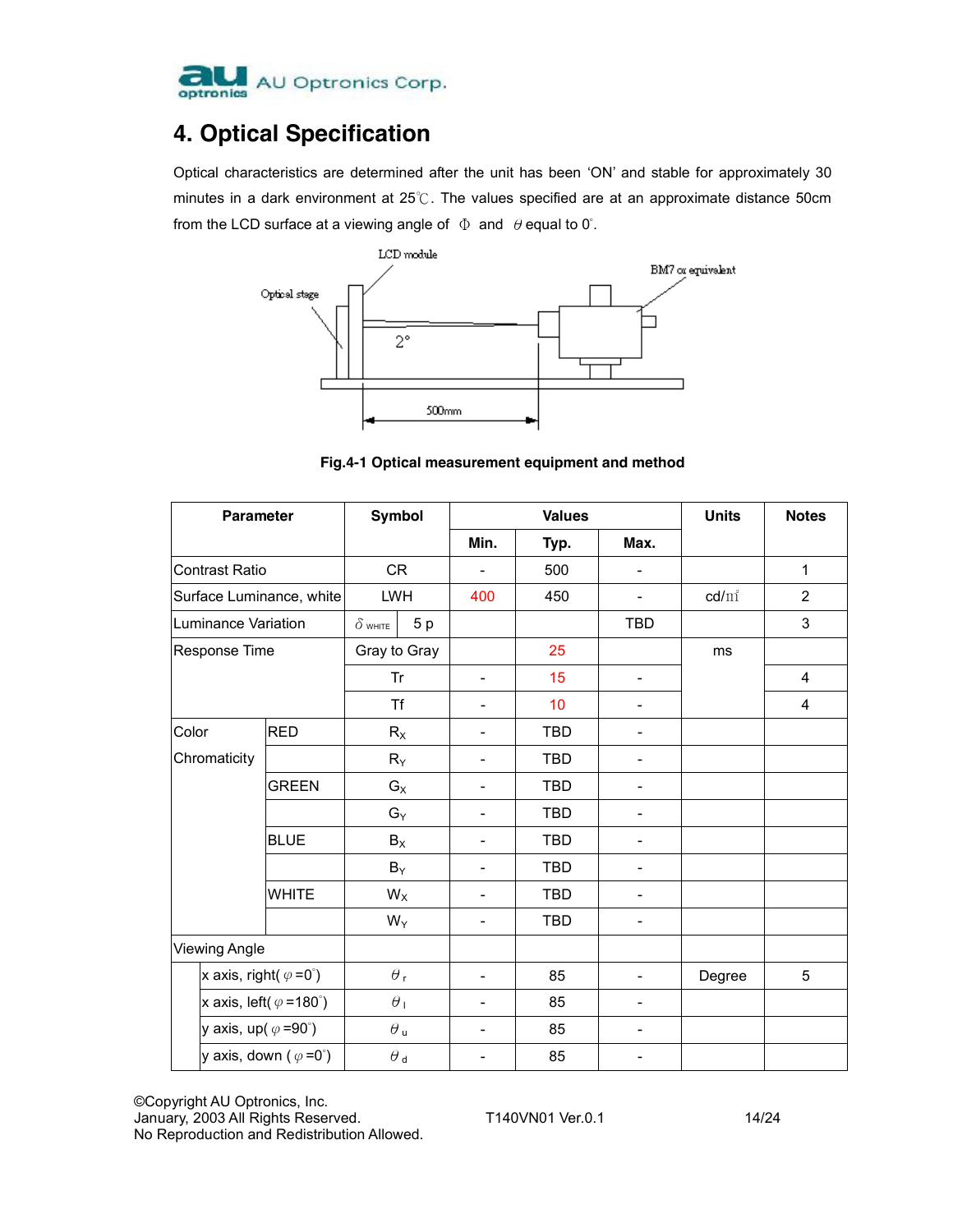

Note:

1. Contrast Ratio (CR) is defined mathematically as:

Contrast ratio (CR)=  $\frac{\text{Brightness on the "white" state}}{\text{Brightness on the "black" state}}$ 

2. Surface luminance is luminance value at point 1 across the LCD surface 50cm from the surface with all pixels displaying white. From more information see FIG 4-2. When  $I_{BL} = 5.5$ mA,  $L_{WH}$ =450cd/ $m^2$ (typ.)  $L_{WH}$ =Lon1 (Where Lon1 is the luminance with all pixels displaying white at center 1 location.)



**Fig.4-2 Optical measurement point**

- 3. The variation in surface luminance,  $\delta$  WHITE is defined (center of Screen) as:  $\delta$  white(5P)=Maximum(L<sub>on1</sub>, L<sub>on2</sub>,...,L<sub>on5</sub>)/Minimum(L<sub>on1</sub>, L<sub>on2</sub>,...L<sub>on5</sub>)
- 4. Response time is the time required for the display to transition from to black (Rise Time,  $Tr_R$ ) and from black to white (Decay Time,  $Tr_D$ ). For additional information see FIG 4-3.



**Fig.4-3 Response time** 

©Copyright AU Optronics, Inc. January, 2003 All Rights Reserved. T140VN01 Ver.0.1 15/24 No Reproduction and Redistribution Allowed.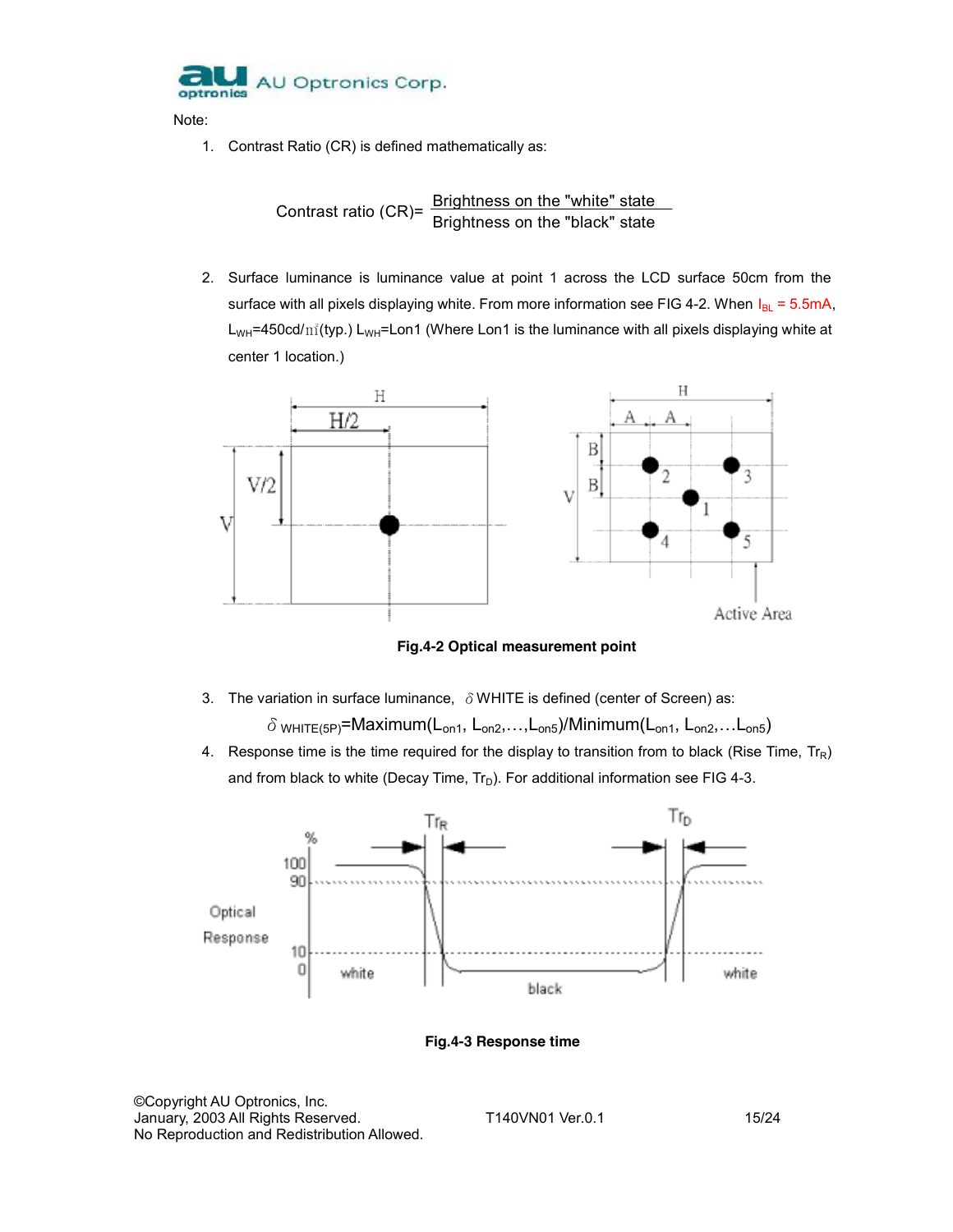

5. Viewing angle is the angle at which the contrast ratio is greater than 5. The angles are determined for the horizontal or x axis and the vertical or y axis with respect to the z axis which is normal to the LCD surface. For more information see FIG 4-4.



**Fig.4-3 Response time**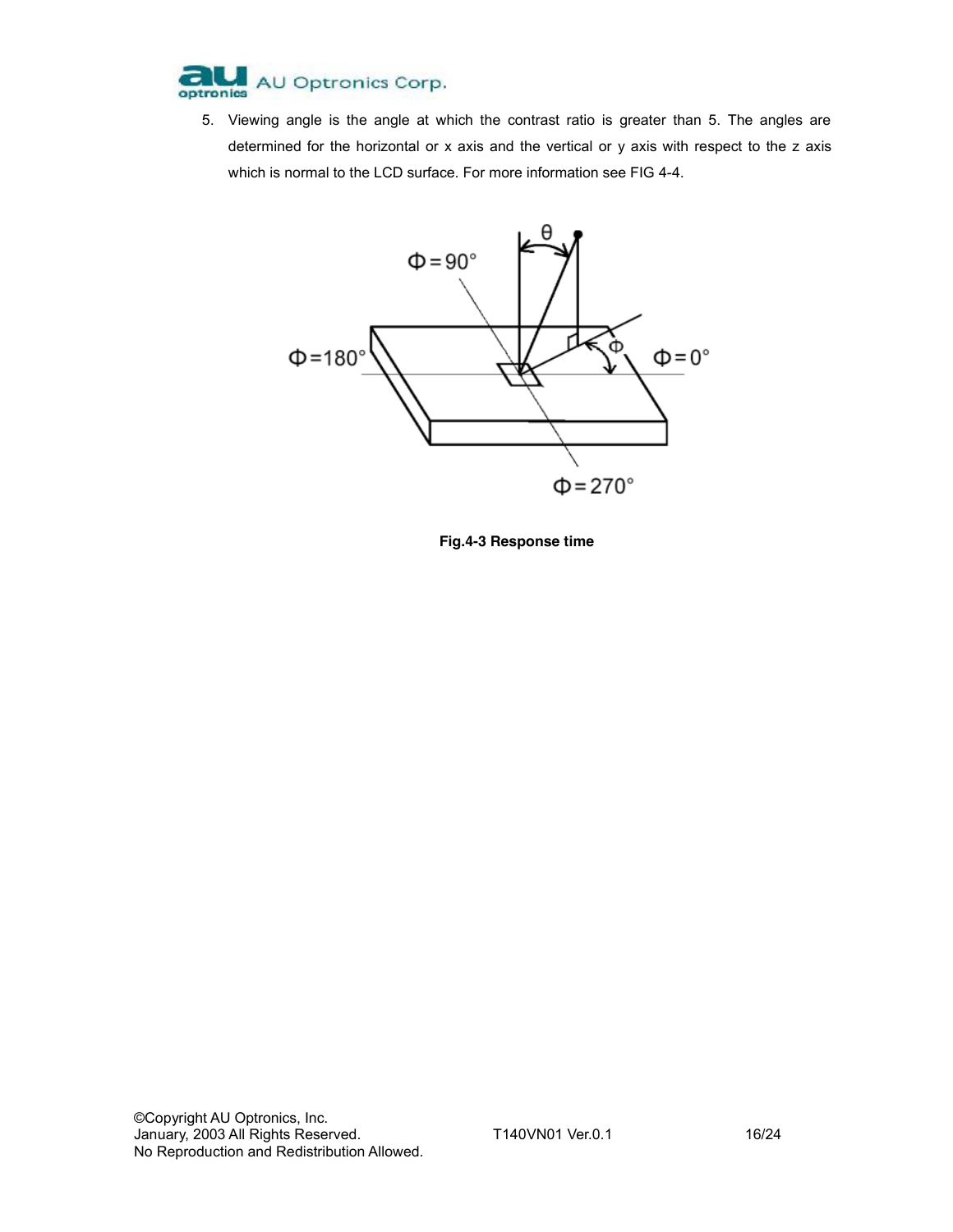

## **5. Mechanical Characteristics**

The contents provide general mechanical characteristics for the model T140VN01. In addition the figures in the next page are detailed mechanical drawing of the LCD.

|                          | Horizontal   | 326.8mm              |  |  |  |  |
|--------------------------|--------------|----------------------|--|--|--|--|
| <b>Outline Dimension</b> | Vertical     | 239.2mm              |  |  |  |  |
|                          | Depth        | 18.9mm(w/o inverter) |  |  |  |  |
| Bezel Area               | Horizontal   | 287.2mm              |  |  |  |  |
|                          | Vertical     | 216.4mm              |  |  |  |  |
| Active Display Area      | Horizontal   | 283.2mm              |  |  |  |  |
|                          | Vertical     | 212.4mm              |  |  |  |  |
| Weight                   | 1500g (Typ.) |                      |  |  |  |  |
| Surface Treatment        | AR, LR       |                      |  |  |  |  |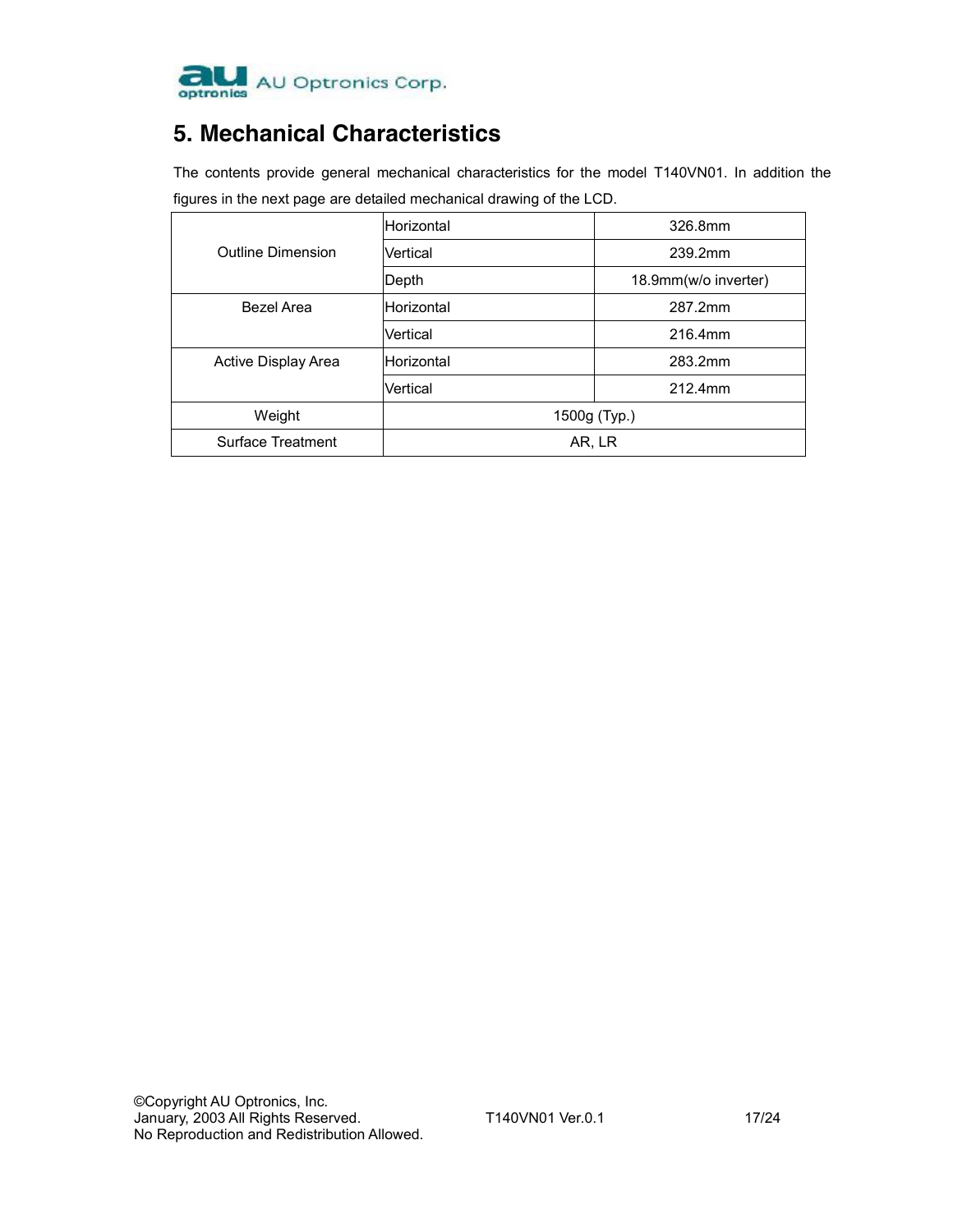

**Front View** 

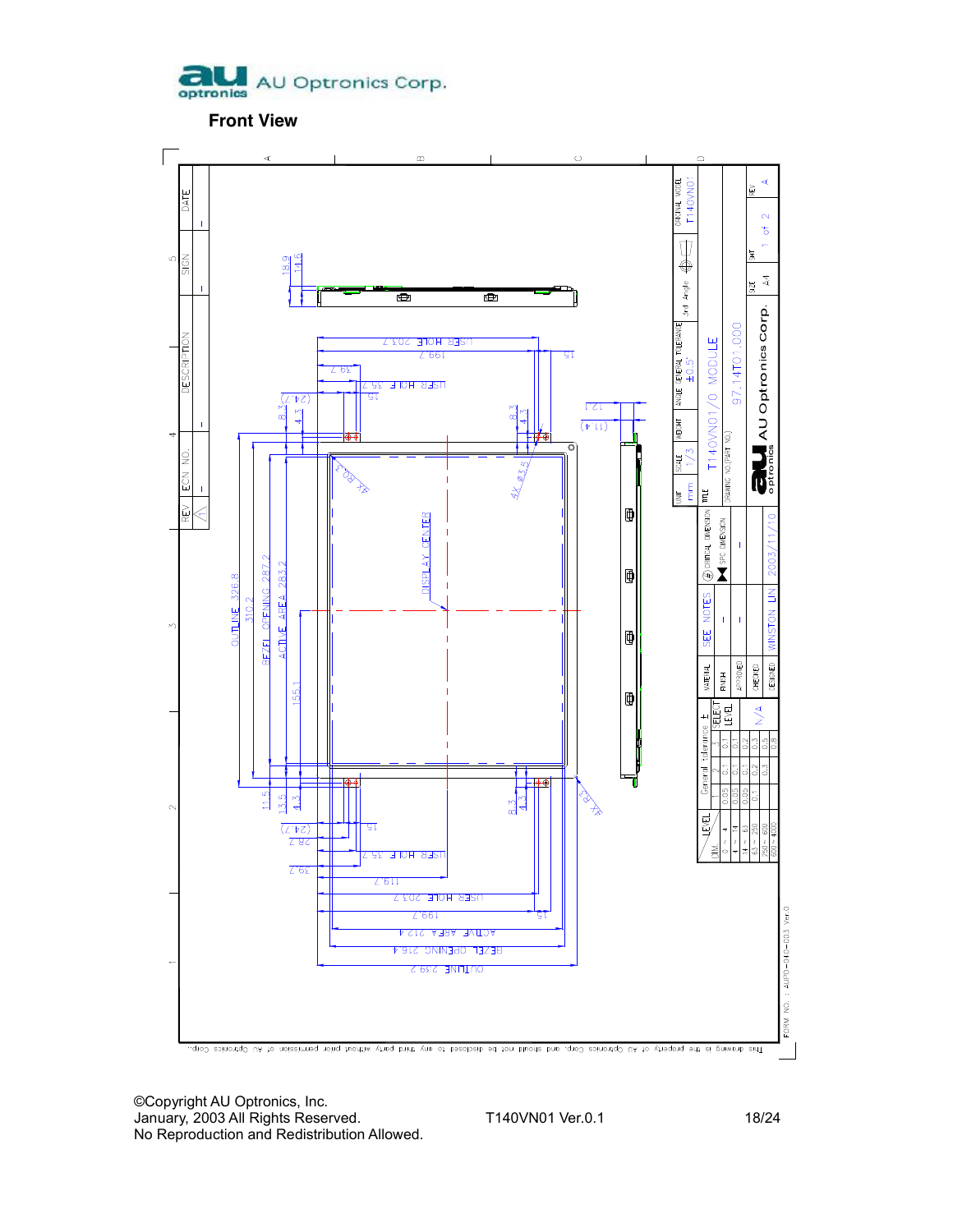

**Rear View** 



©Copyright AU Optronics, Inc. January, 2003 All Rights Reserved. T140VN01 Ver.0.1 19/24 No Reproduction and Redistribution Allowed.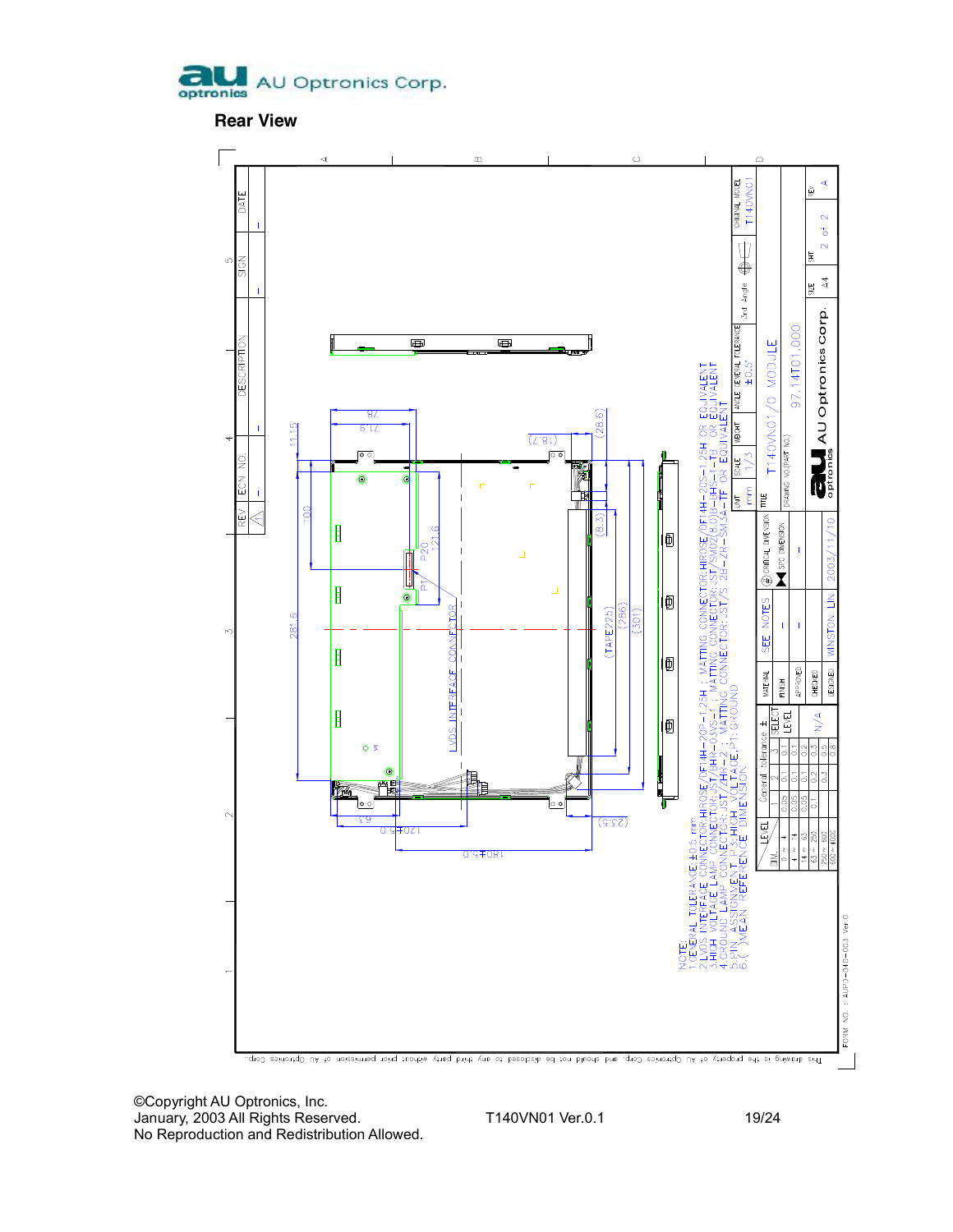

**3D View** 



©Copyright AU Optronics, Inc. January, 2003 All Rights Reserved. T140VN01 Ver.0.1 20/24 No Reproduction and Redistribution Allowed.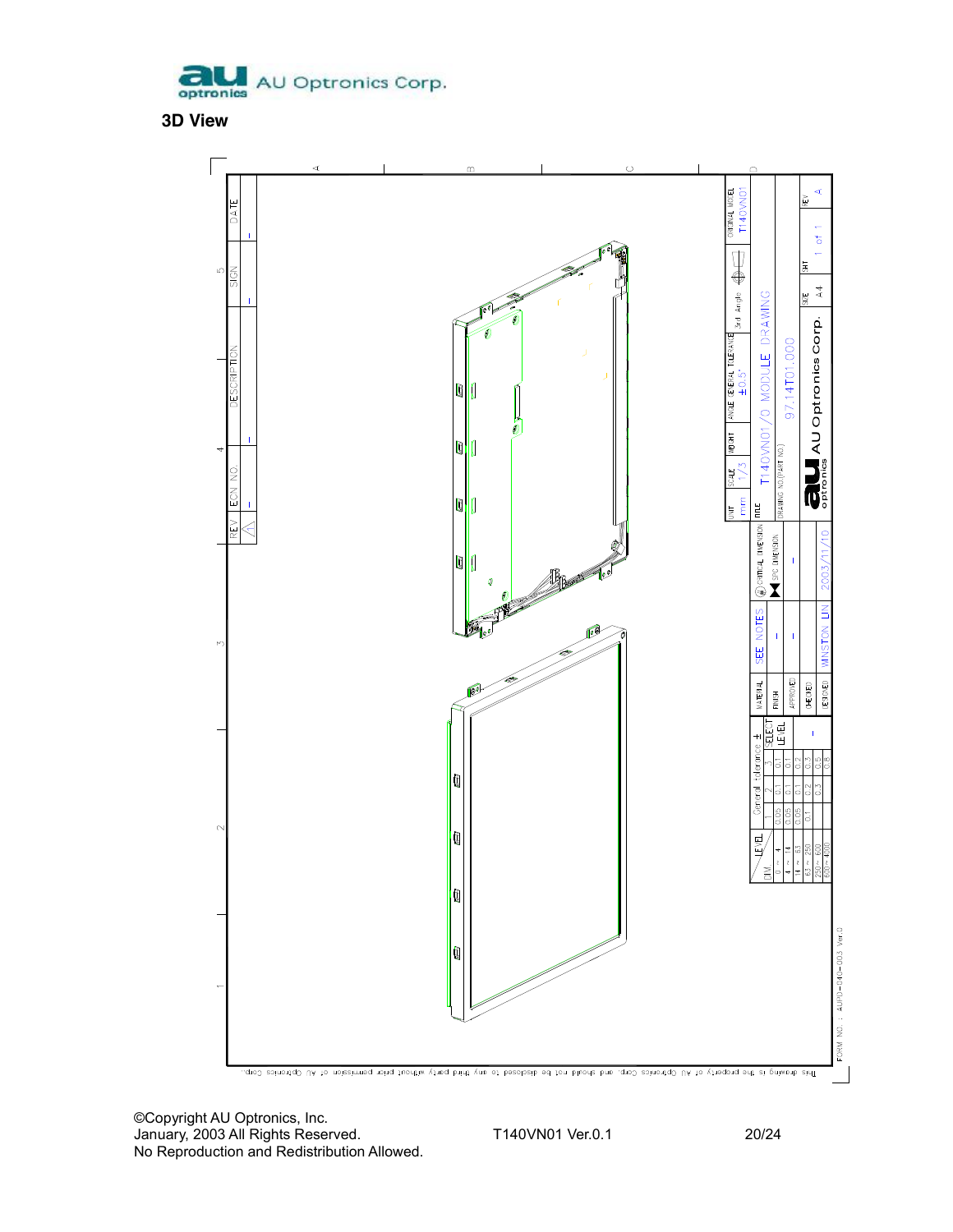

# **6. Reliability**

Environment test condition

| No             | Test Item                       | Condition                         |
|----------------|---------------------------------|-----------------------------------|
| 1              | High temperature storage test   | Ta=60℃.<br>240h                   |
| 2              | Low temperature storage test    | Ta=-20℃<br>240h                   |
| 3              | High temperature operation test | Ta=50℃ 80%RH 300h                 |
| 4              | Low temperature operation test  | Ta=0℃ 240h                        |
| 5              | <b>Vibration test</b>           | Wave form: random                 |
|                | (non-operating)                 | Vibration level: 1.0G RMS         |
|                |                                 | Bandwidth: 10-500Hz               |
|                |                                 | Duration: X, Y, Z 20min           |
|                |                                 | One time each direction           |
| 6              | Shock test                      | Shock level: 120G                 |
|                | (non-operating)                 | Waveform: half sin wave, 2ms      |
|                |                                 | Direction: ±X, ±Y, ±Z             |
|                |                                 | One time each direction           |
| $\overline{7}$ | <b>Vibration test</b>           | Sin                               |
|                | (with carton)                   | Vibration:10~200Hz,1.5G,30minutes |
|                |                                 | in each X, Y, Z direction         |
| 8              | Altitude                        | 0-40,000 feet (12,192m)           |
|                | Storage/shipment                |                                   |

{Result Evaluation Criteria}

There should be no change which might affect the practical display function when the display quality test is conducted under normal operating condition.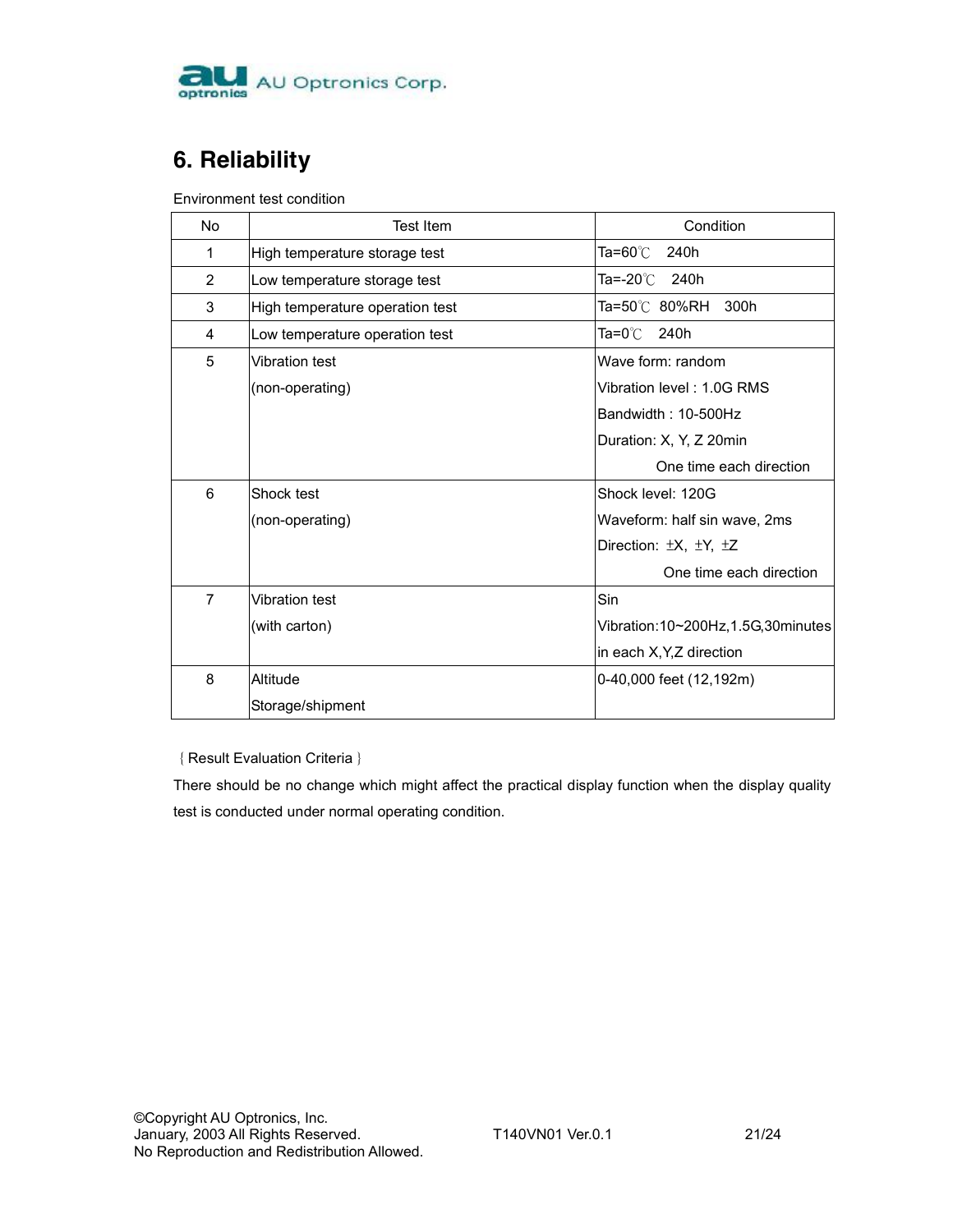

### **7. International Standard**

### **7-1. Safety**

- (1) UL1950 Third Edition, Underwriters Laboratories, Inc. Jan. 28, 1995 Standard for Safety of Information Technology Equipment Including electrical Business Equipment.
- (2) CAN/CSA C22.2 No. 950-95 Third Edition, Canadian Standards Association, Jan. 28, 1995 Standard for Safety of Information Technology Equipment Including Electrical Business Equipment.
- (3) EN60950 : 1992+A2: 1993+A2: 1993+C3: 1995+A4: 1997+A11: 1997

IEC 950: 1991+A1: 1992+A2: 1993+C3: 1995+A4:1996 European Committee for Electro technical Standardization (CENELEC) EUROPEAN STANDARD for Safety of Information Technology Equipment Including Electrical Business Equipment.

### **7-2. EMC**

- (1) ANSI C63.4 "Methods of Measurement of Radio-Noise Emissions from Low-Voltage Electrical and Electrical Equipment in the Range of 9kHz to 40GHz. "American National standards Institute(ANSI), 1992
- (2) C.I.S.P.R "Limits and Methods of Measurement of Radio Interface Characteristics of Information Technology Equipment." International Special committee on Radio Interference.
- (3) EN 55022 "Limits and Methods of Measurement of Radio Interface Characteristics of Information Technology Equipment." European Committee for Electro technical Standardization. (CENELEC), 1998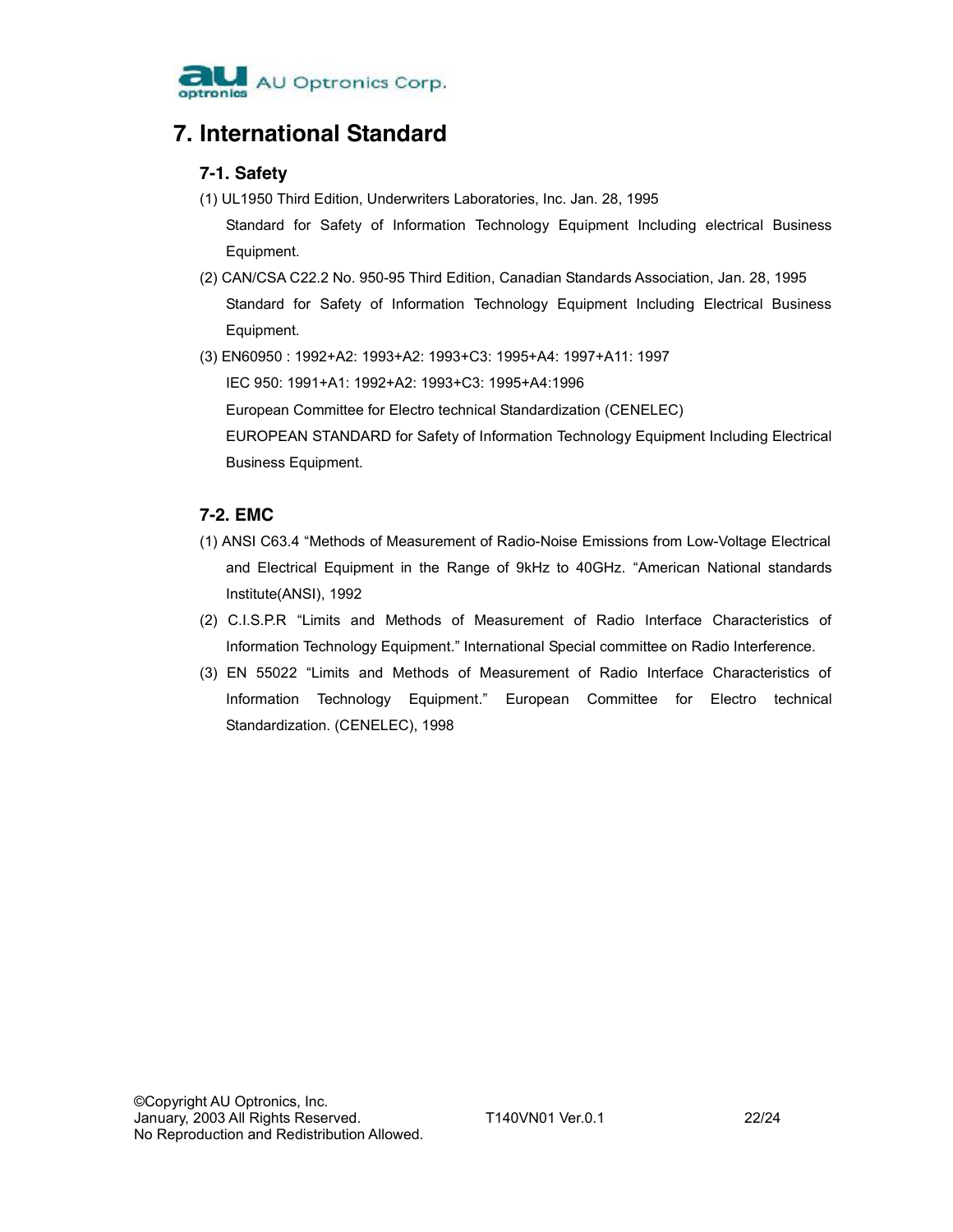

# **8. Packing**

**Label Sample, TBD** 

**Carton Label, TBD** 

**Carton Size, TBD**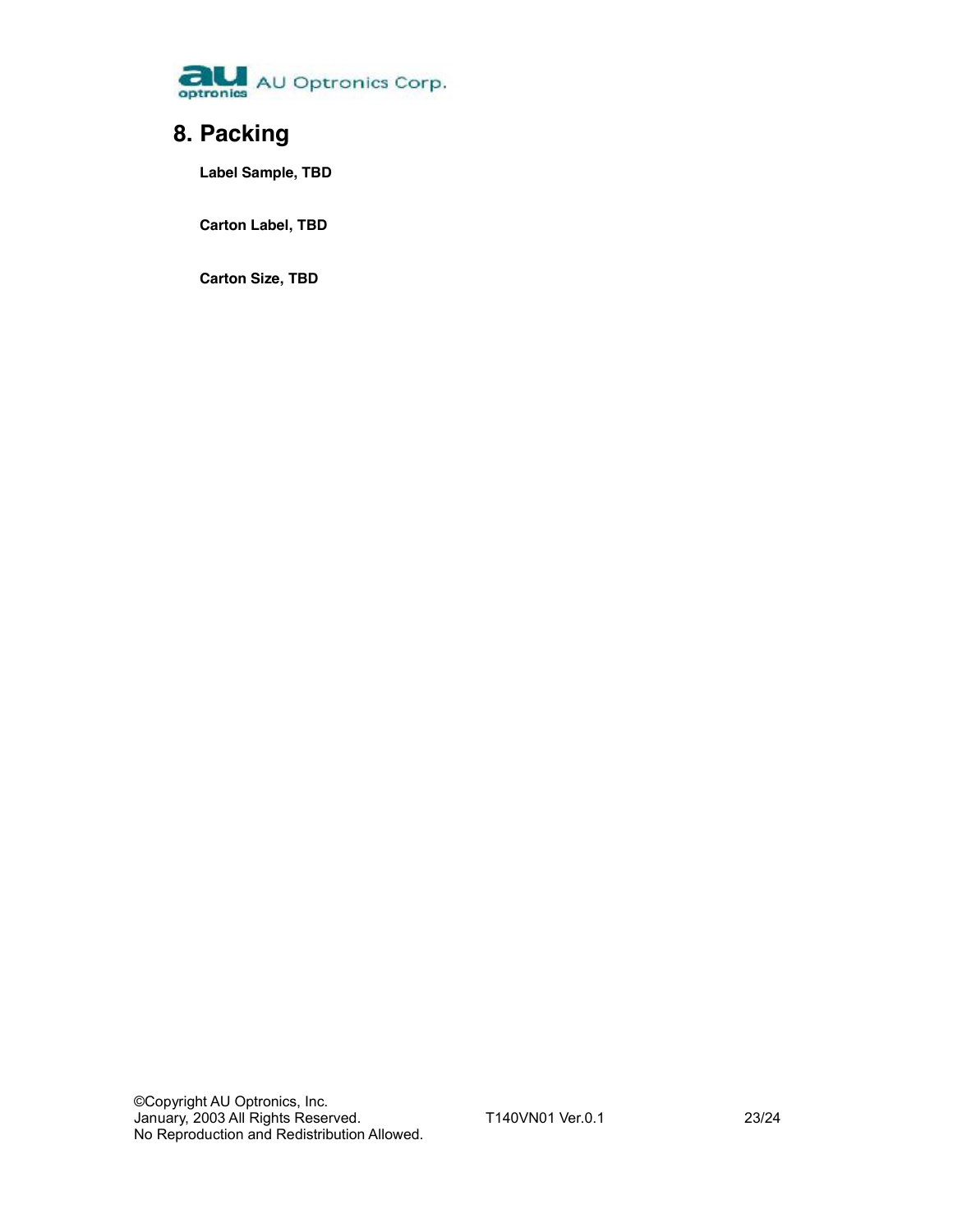

## **9. PRECAUTIONS**

Please pay attention to the followings when you use this TFT LCD module.

#### **9-1 MOUNTING PRECAUTIONS**

- (1) You must mount a module using holes arranged in four corners or four sides.
- (2) You should consider the mounting structure so that uneven force (ex. Twisted stress) is not applied to module. And the case on which a module is mounted should have sufficient strength so that external force is not transmitted directly to the module.
- (3) Please attach the surface transparent protective plate to the surface in order to protect the polarizer. Transparent protective plate should have sufficient strength in order to the resist external force.
- (4) You should adopt radiation structure to satisfy the temperature specification.
- (5) Acetic acid type and chlorine type materials for the cover case are not desirable because the former generates corrosive gas of attacking the polarizer at high temperature and the latter causes circuit break by electro-chemical reaction.
- (6) Do not touch, push or rub the exposed polarizers with glass, tweezers or anything harder than HB pencil lead. And please do not rub with dust clothes with chemical treatment. Do not touch the surface of polarizer for bare hand or greasy cloth. (Some cosmetics are detrimental to the polarizer.)
- (7) When the surface becomes dusty, please wipe gently with absorbent cotton or other soft materials like chamois soaks with petroleum benzene. Normal-hexane is recommended for cleaning the adhesives used to attach front/ rear polarizers. Do not use acetone, toluene and alcohol because they cause chemical damage to the polarizer.
- (8) Wipe off saliva or water drops as soon as possible. Their long time contact with polarizer causes deformations and color fading.
- (9) Do not open the case because inside circuits do not have sufficient strength.

### **9-2 OPERATING PRECAUTIONS**

- (1) The spike noise causes the mis-operation of circuits. It should be lower than following voltage: V=±200mV(Over and under shoot voltage)
- (2) Response time depends on the temperature. (In lower temperature, it becomes longer..)
- (3) Brightness depends on the temperature. (In lower temperature, it becomes lower.) And in lower temperature, response time (required time that brightness is stable after turned on) becomes longer.
- (4) Be careful for condensation at sudden temperature change. Condensation makes damage to polarizer or electrical contacted parts. And after fading condensation, smear or spot will occur.